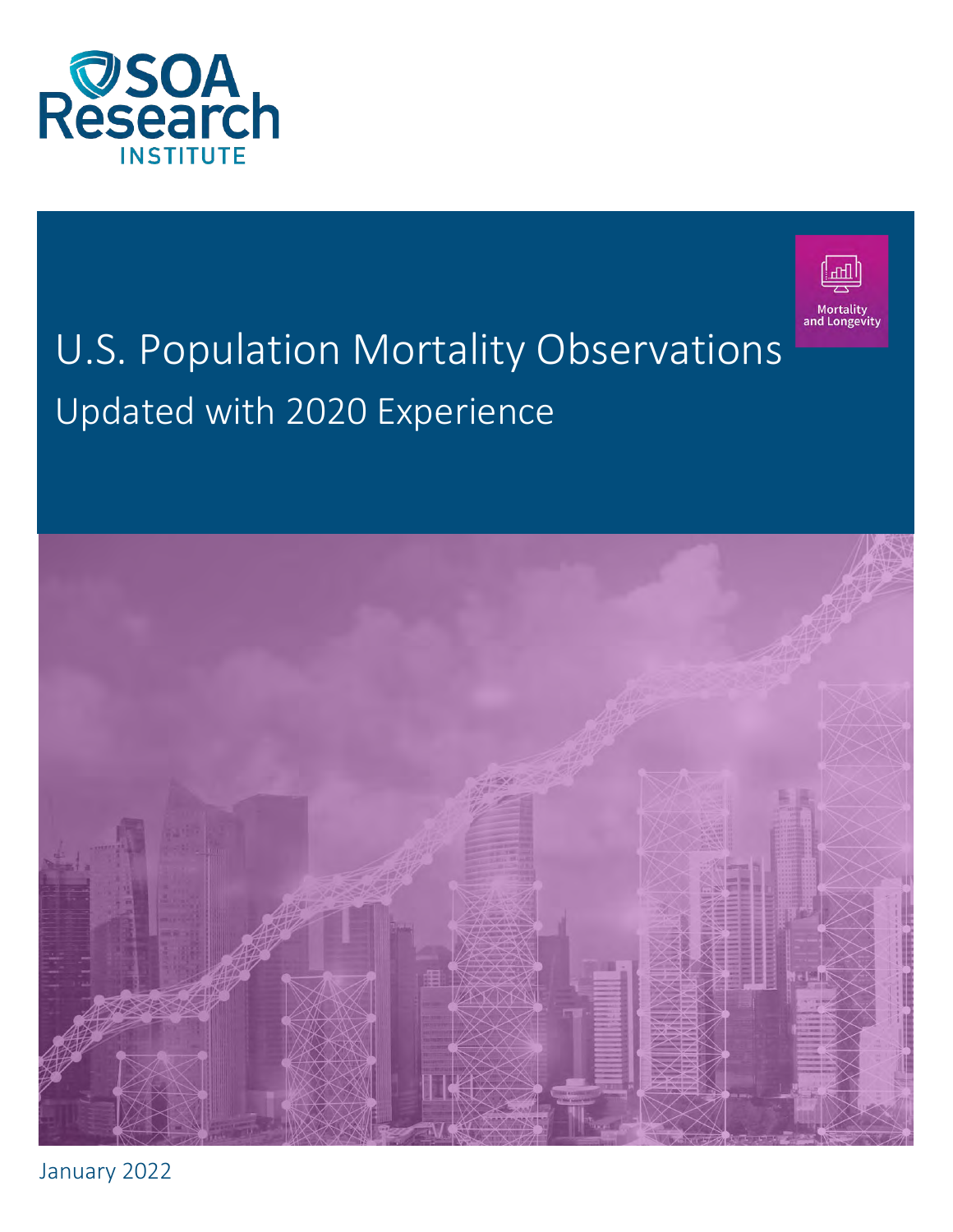

# U.S. Population Mortality Observations

Updated with 2020 Experience

**AUTHORS** R. Jerome Holman, FSA, MAAA Cynthia S. MacDonald, FSA, MAAA



**Give us your feedback!**<br>Take a short survey on this report.





#### Caveat and Disclaimer

The opinions expressed and conclusions reached by the authors are their own and do not represent any official position or opinion of the Society of Actuaries Research Institute, Society of Actuaries, or its members. The Society of Actuaries Research Institute makes no representation or warranty to the accuracy of the information.

Copyright © 2022 by the Society of Actuaries Research Institute. All rights reserved.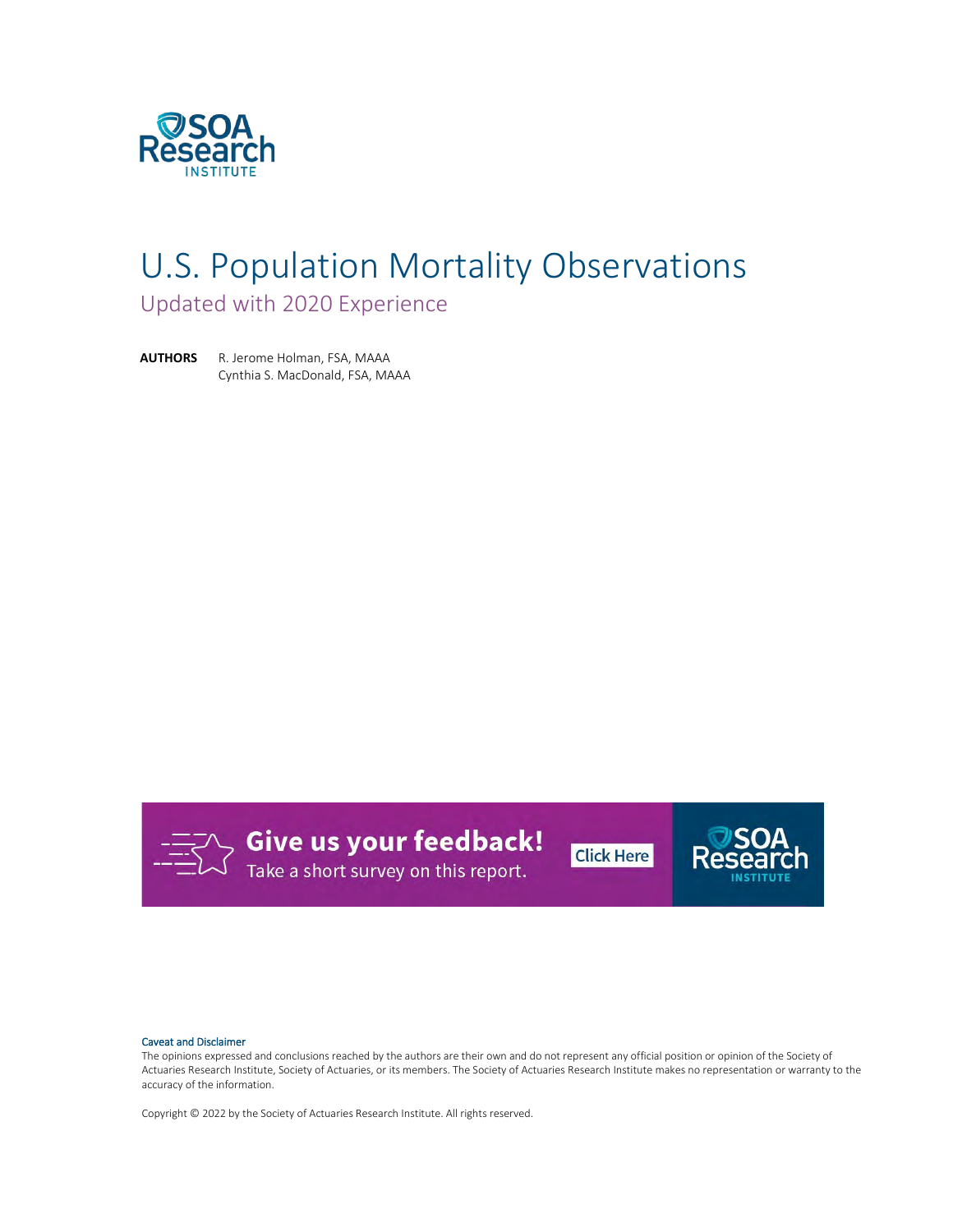# **CONTENTS**

| 5.6 Liver 19 |  |
|--------------|--|
|              |  |
|              |  |
|              |  |
|              |  |
|              |  |
|              |  |
|              |  |
|              |  |
|              |  |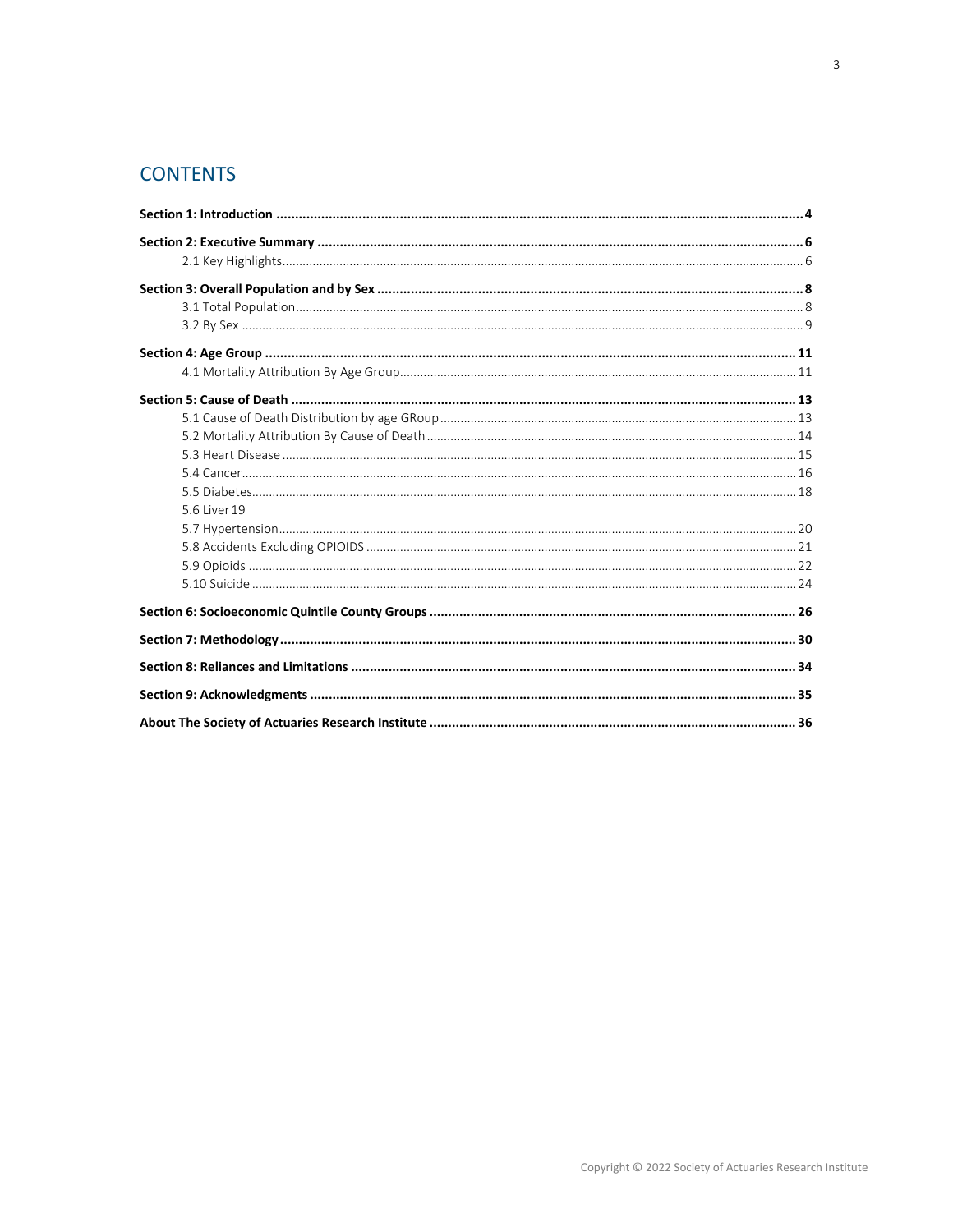# U.S. Population Mortality Observations

<span id="page-3-0"></span>Updated with 2020 Experience

# Section 1: Introduction

The Society of Actuaries has developed this report to provide insights on the historical levels and emerging trends in U.S. population mortality. The most recently released U.S. population mortality experience from calendar year 2020 has been incorporated and added to prior available data to enable analysis of mortality experience over the period 1999-2020. This research is part of its ongoing longevity and mortality research initiatives.

The report begins in section 2 with an Executive Summary, which contains key highlights pulled from sections 3 through 5. Section 3 contains mortality analysis for the overall population and by sex and section 4 looks at mortality results by age group. The impact of COVID is called out in the analyses. Section 5 covers mortality by the 13 individual causes of death (CODs), including COVID, that were selected from the National Center for Health Statistics' (NCHS) list of rankable causes of death. The remainder of section 5 provides more detailed analysis for 8 CODs: heart; cancer; diabetes, liver, hypertension, accidents excluding opioids, opioids and suicide.

Section 6 includes analysis of experience by socioeconomic status. A Socioeconomic Index Score<sup>[1](#page-3-1)</sup> was computed for each county. The counties were then grouped into quintiles with each quintile holding 20% of the total U.S. population. Mortality rates were then calculated for each county quintile grouping. Quintile group 1 contains the counties with the lowest Socioeconomic Index Score and quintile group 5 contains the counties with the highest Socioeconomic Index Score. The Socioeconomic Index Score used for the groupings in this report takes county-wide variables on education, occupation, employment, income, and housing price and quality into account.

The remaining content of the report is online in five interactive dashboards, which can be found on the same webpage where the pdf of this report is located. In the dashboards, the 13 listed CODs are also shown on a combined basis by physiological and external causes. Given the continued interest in opioid-related deaths, opioids are shown as a COD, as are the accidents without opioids analysis, and they are shown in an exhibit of deaths by opioid type for all ages and sexes. The COD variation of interest can be viewed in the first two dashboards by using a drop-down box at the top right of the data board. The "U.S. Population Mortality by Sex" dashboard includes a graph of age-adjusted death rates from 1999-2020 by sex and both sexes combined and a related table with corresponding average annual mortality improvement rates. The table shows experience by sex for all ages combined and by combined sex for age groups<sup>[2](#page-3-2)</sup>. The 2020 average annual mortality improvement rates are shown over various time periods: since 1999, 5 years, and 1 year. The drop-down box below the COD choice enables the by sex analysis to be filtered by a selected county quintile group. The "U.S. Population Mortality by County Socioeconomic Quintile Group" dashboard is like the "U.S. Population Mortality by Sex" dashboard, except that the graph shows county variation rather than sex variation with a drop-down box choice to filter by a selected sex. The third dashboard, "Opioid Deaths by Opioid Type and County Quintile Group," shows the exhibit of opioid deaths by opioid type with variation by county quintile group for all ages and sexes combined. The fourth dashboard, "Historical Change in Mortality," shows historical mortality rates, the annual change in mortality and the five-year

<span id="page-3-1"></span><sup>1</sup>Society of Actuaries. Mortality by Socioeconomic Category in the United States. [https://www.soa.org/resources/research](https://www.soa.org/resources/research-reports/2020/us-mort-rate-socioeconomic/)[reports/2020/us-mort-rate-socioeconomic/.](https://www.soa.org/resources/research-reports/2020/us-mort-rate-socioeconomic/) November 2020.

<span id="page-3-2"></span><sup>2</sup>The accidents without opioids COD variation does not contain any experience by age group for the county income groups other than 'All Counties.'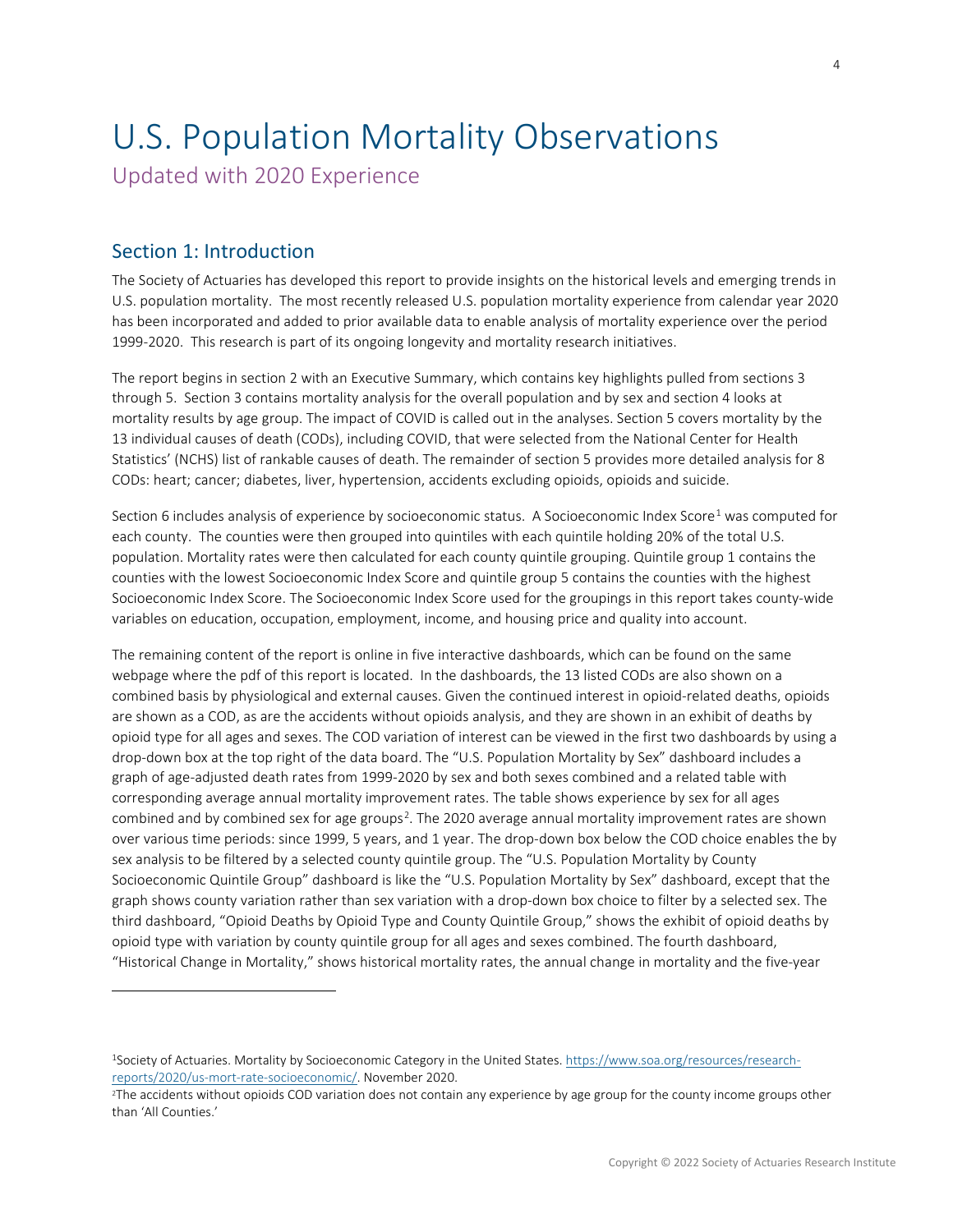average change for selected county quintile groups, COD and sex. The fifth dashboard, "Annual Change in Mortality by Age Group," shows the annual change in mortality by age group for a selected calendar year, county quintile group, COD and sex. All data supporting this report and the dashboards are included in an appendix in the form of an Excel file that can be found on the same webpage where this report and these dashboards are located.

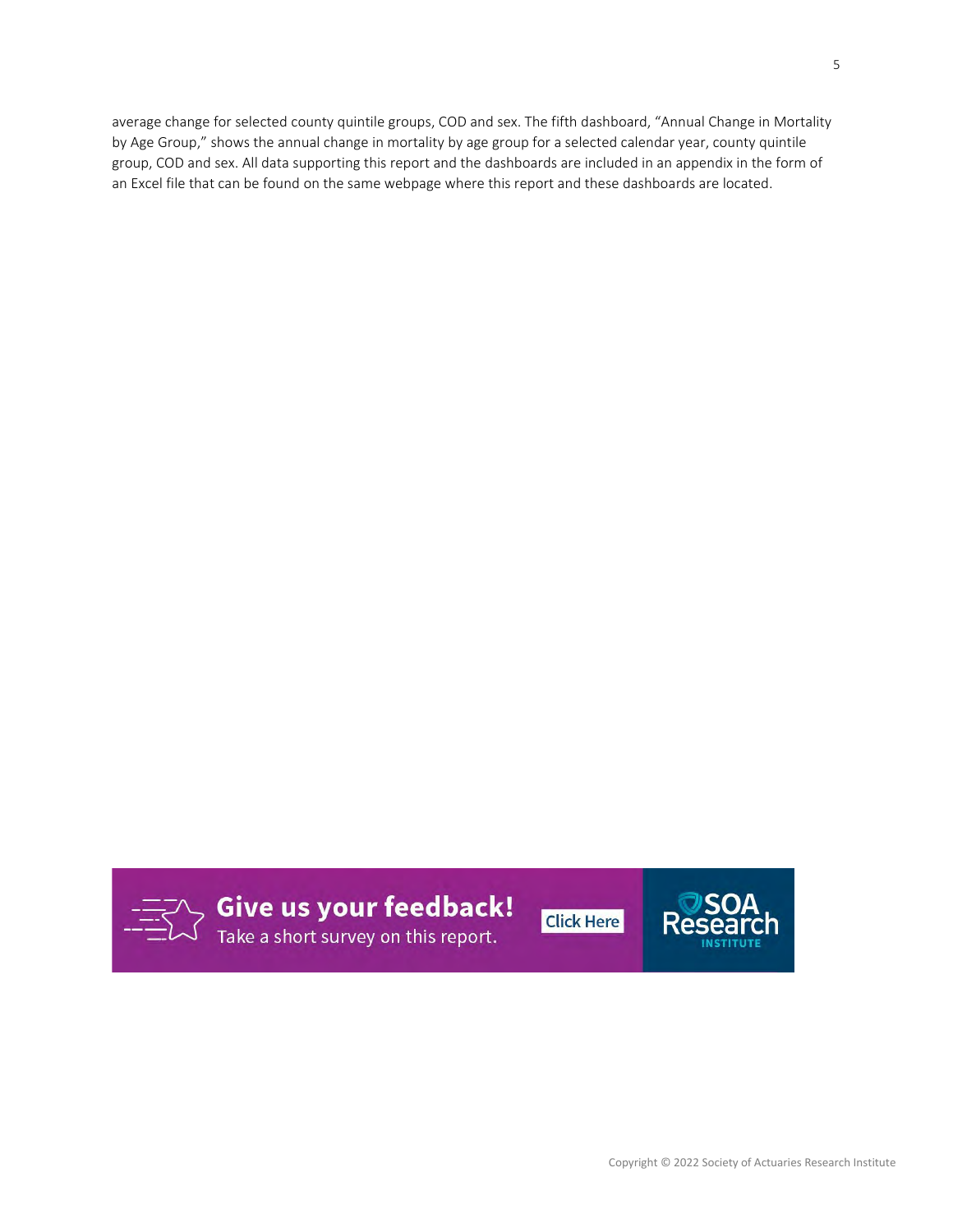# <span id="page-5-0"></span>Section 2: Executive Summary

# <span id="page-5-1"></span>2.1 KEY HIGHLIGHTS

The following are some of the more notable observations from the analyses detailed in this report:

- The overall age-adjusted mortality rate (both sexes) from all causes of death recorded the historically highest increase of published records dating back to 1900 of 16.8% in 2020, following a 1.2% decrease in 2019. The increase eclipsed the size of recent years' annual volatility and exceeded the 11.7% increase in 1918 that occurred during the Spanish influenza pandemic<sup>[3](#page-5-2)</sup>. When COVID deaths are removed, all other CODs' (Cause of Death) combined mortality increased by 4.9%, which was last exceeded by a 5.6% increase in  $1936^4$  $1936^4$ .
- All other CODs featured in this report had increased 2020 mortality. In many instances, the single year mortality increases were the largest for the span of this report. Heart disease and Alzheimer's/Dementia had 4.7% and 7.8% increases, respectively. Other physiological CODs with lower death rates had doubledigit increases. Diabetes, liver and hypertension had increases of 14.9%, 16.0% and 13.3%, respectively. The external CODs of assaults and opioid overdoses had extreme increases at ages 15-24 of 35.9% and 61.2%, respectively.
- Cancer, pulmonary and suicide were the only CODs featured in this report with decreased mortality in 2020. Cancer continued its trend of improvement with a 1.4% decrease of mortality. Pulmonary and suicide recorded 4.5% and 3.5% decreases, respectively. However, improvement rates can vary notably by age. For example, suicide for both sexes recorded one-year mortality increases from ages 5-34, with the most severe increase of 15.0% occurring for males aged 5-14.
- The impact of just COVID varied by age and sex. Ages under 5 were largely untouched by COVID. The mortality rate increase from COVID increased almost monotonically from 5-14 to 85+ for both sexes. The COVID increment was larger for males than females. The COVID increment was 0.9% for both sexes at ages 5-14 and peaked at ages 75-84 at 12.4% and 14.9% for females and males, respectively. The increment was slightly lower for ages 85 at 11.7% and 13.5% for females and males, respectively. Overall, COVID contributed -11.9% of the total -16.8% 2020 mortality improvement.
- Female and male mortality patterns were similar but reflected greater impact of adverse mortality on males than females in 2020, both with and without COVID. Female and male mortality with COVID increased by 15.3% and 17.8%, respectively, and increased by 4.2% and 5.1%, respectively, without COVID. This implies that the difference of male minus female mortality rate increases was 2.5% with COVID and 0.9% without COVID.
- Total mortality improvement in 2019-2020 with COVID varied substantially by age group by sex. Ages under 5 saw decreased mortality, while ages 5-14 had a slight 2.3% increase. However, all ages 15 and above had substantially higher mortality rate increases or negative mortality improvement in a range of - 21.2% to -15.0% for females and -26.6% to -14.9% for males. Generally, those rates of increase peaked for

<span id="page-5-2"></span><sup>3</sup> AGE-ADJUSTED DEATH RATES FOR SELECTED CAUSES, DEATH REGISTRATION STATES, 1900-32, AND UNITED STATES, 1933-98 https://www.cdc.gov/nchs/nvss/mortality/hist293.htm

<span id="page-5-3"></span><sup>4</sup> Ibid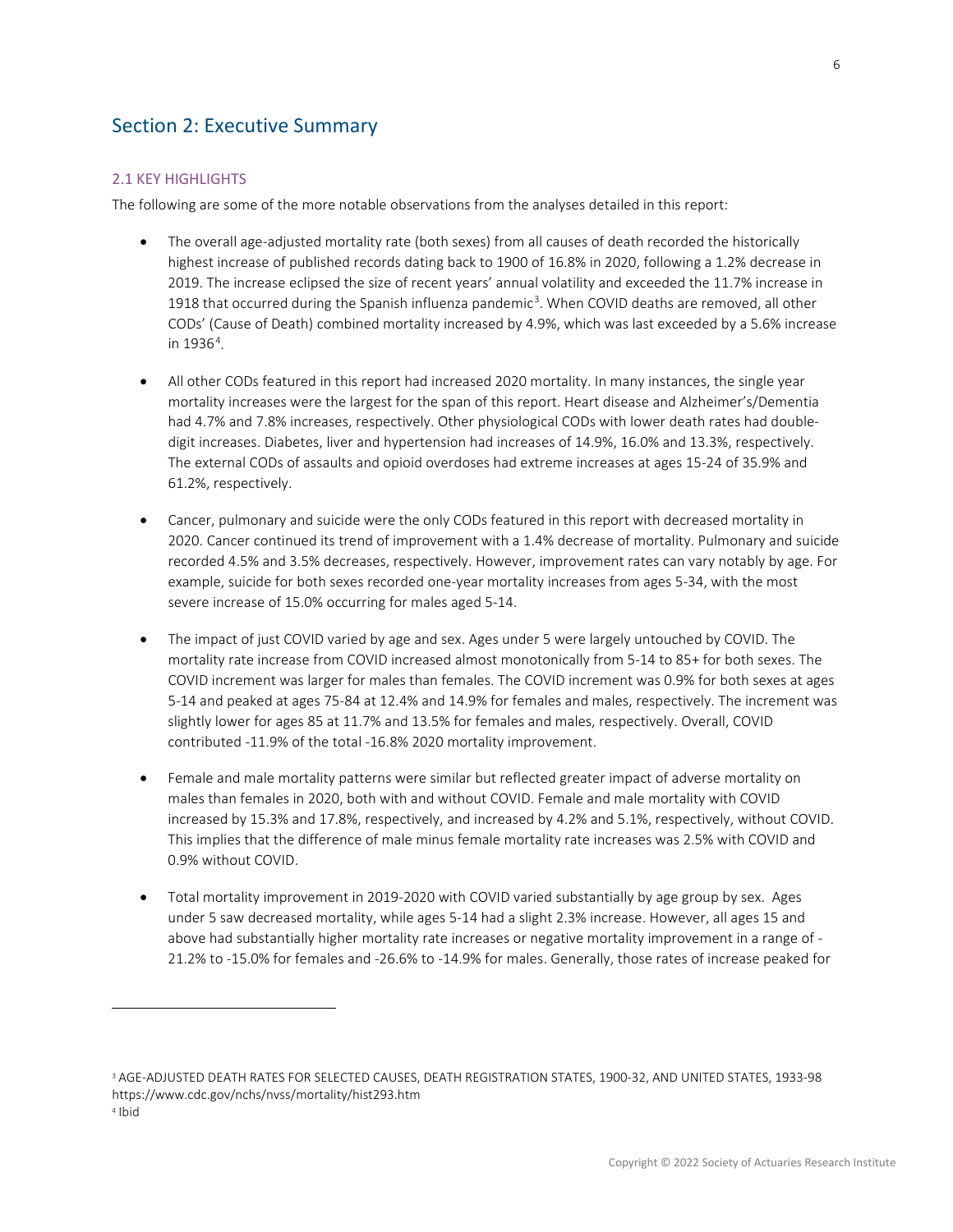ages 25-54 for both sexes and declined from that age range to the lows of the ranges just stated for ages 85+.

- When COVID is excluded, ages 15-44 had double-digit percentage 2020 mortality increases for both sexes. Male rates were higher than corresponding female rates by approximately 6%. The peak rate of increases for both sexes occurred for ages 25-34, which increased by 16.8% and 21.4%, respectively, for females and males. Very high 2020 mortality rates for opioids, assaults and accidents excluding opioids contributed to these very notable COVID excluded mortality increases.
- The opioid drug overdose death rate increased by 37.6% in 2020, which followed a 6.3%% increase in 2019. The extreme deterioration of mortality in 2020 leaves 2018 as the only year from 2000-2020 with improved mortality and exceeded the next highest of 27.4% that occurred in 2016. Although opioid mortality rates are much lower than other major CODs, their 2020 one-year mortality rates stood out as extreme and historic in terms of their level and change from 2019. The highest 2020 one-year mortality increases for females and males occurred at ages 15-24 for both sexes. Those 2020 one-year increases for females and males were 50.1% and 65.7%, respectively.
- The classification of U.S. counties into quintiles based on a socioeconomic index score (SIS) showed gradient separation of mortality by these quintiles. Generally, the SIS scored counties assigned into five quintiles had death rates in rank-order inverse to their quintiles 1-5. Their mortality improvement, although more fluid in rank-order changes, generally had the highest and lowest improvement for quintiles 5 and 1, respectively. The span of highest to lowest death rates across quintiles widened from 2019 to 2020 in absolute terms and expressed as a percentage index of quintile to all counties mortality. The highest (quintile 1) and lowest (quintile 5) quintile indices for All Causes were 120.3% and 83.2%, respectively, in 2019, and 122.5% and 82.2% in 2020. Unique combinations of the relative impact of COVID and all other CODs for each quintile being above or below their 2019 index baseline produced the combined 2020 result of a widened difference between the highest and lowest quintiles and moderate change for the other quintiles.
- The assignment of the underlying cause of death by certifiers involves judgement within recommended guidelines that were recently updated in 2020 for COVID and published earlier for general application by the CDC in 2003. Readers of this report should be aware that similar circumstances may be viewed differently by individuals and practices may have evolved over time such that consistency of the assignment of the underlying COD could be affected. This is particularly important for this report covering the first year of the COVID pandemic. More information on this with references cited are in Section 7 of this report.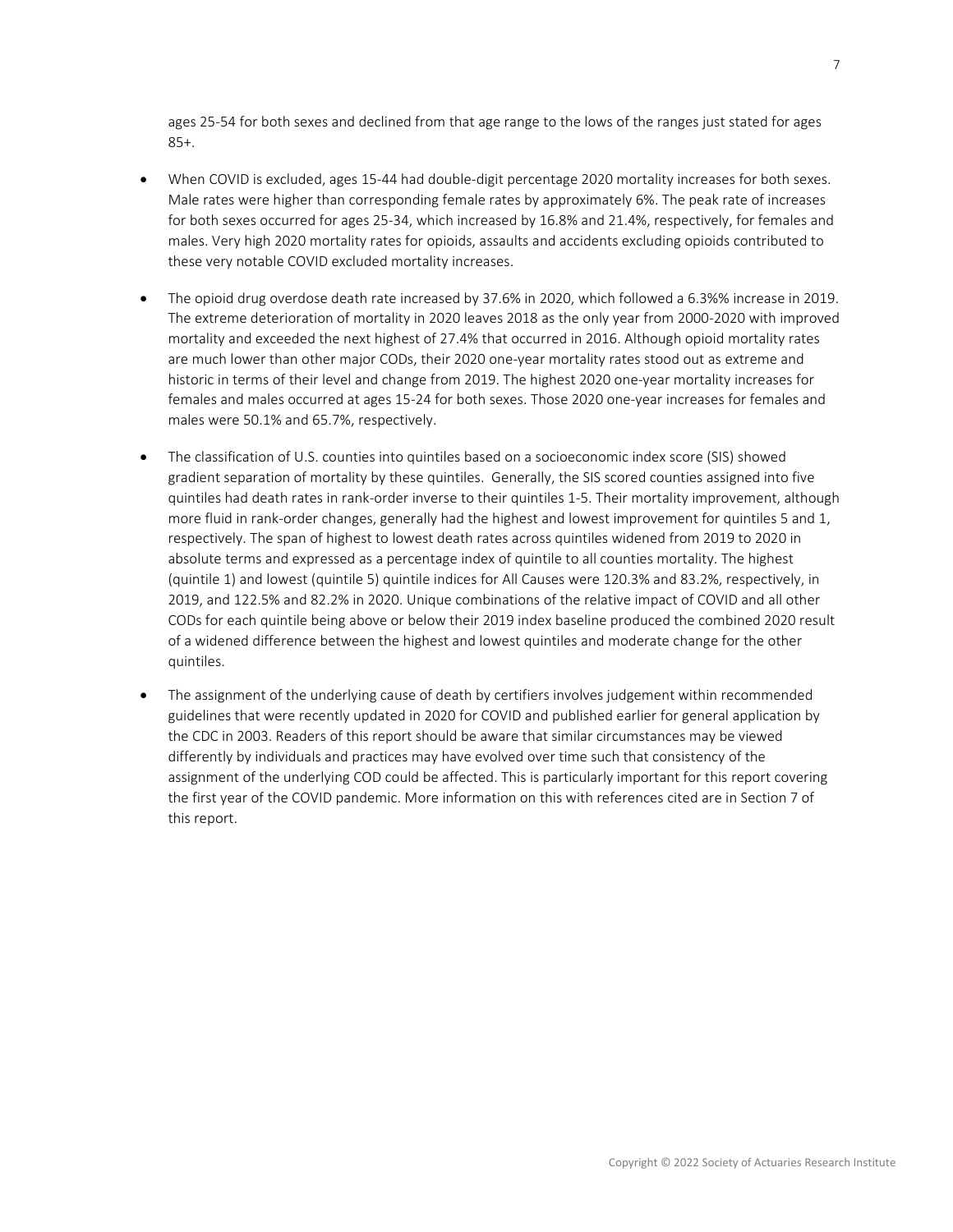# <span id="page-7-1"></span><span id="page-7-0"></span>Section 3: Overall Population and by Sex

# 3.1 TOTAL POPULATION

The overall age-adjusted mortality rate<sup>[5](#page-7-2)</sup> (both sexes) from all causes of death recorded the historically highest increase of published records dating back to 1900 of 16.8% in 2020, following a 1.2% decrease in 2019. The increase eclipsed the size of recent years' annual volatility and exceeded the 11.7% increase in 1918 that occurred during the Spanish influenza pandemic<sup>[6](#page-7-3)</sup>. When the effects of COVID are removed, all other CODs' combined mortality increased by 4.9%, which was last exceeded by a 5.6% increase in 1936<sup>[7](#page-7-4)</sup>. The Five-Year Average graph below shows the impact in 2020 of the COVID pandemic era mortality rates on the longer-term averages. The five-year average mortality improvement rates from 2015-2020, with and without the effects of COVID, were -2.7% and -0.5%, respectively.

# Figure 1



## U.S. POPULATION ANNUAL AND FIVE-YEAR AVERAGE MORTALITY IMPROVEMENT, YEARS ENDING 2000-2020

<span id="page-7-2"></span><sup>5</sup> Age-adjusted rates are calculated assuming the mix of ages in the population stays the same each year. Life expectancy is a composite of mortality rates over a single person's future lifetime. This report focuses on age-adjusted rates (2010 baseline year), as opposed to life expectancy, because actuaries generally require mortality rates, not life expectancies, as an input assumption for their work.

<span id="page-7-3"></span><sup>6</sup> AGE-ADJUSTED DEATH RATES FOR SELECTED CAUSES, DEATH REGISTRATION STATES, 1900-32, AND UNITED STATES, 1933-98 https://www.cdc.gov/nchs/nvss/mortality/hist293.htm

<span id="page-7-4"></span><sup>7</sup> Ibid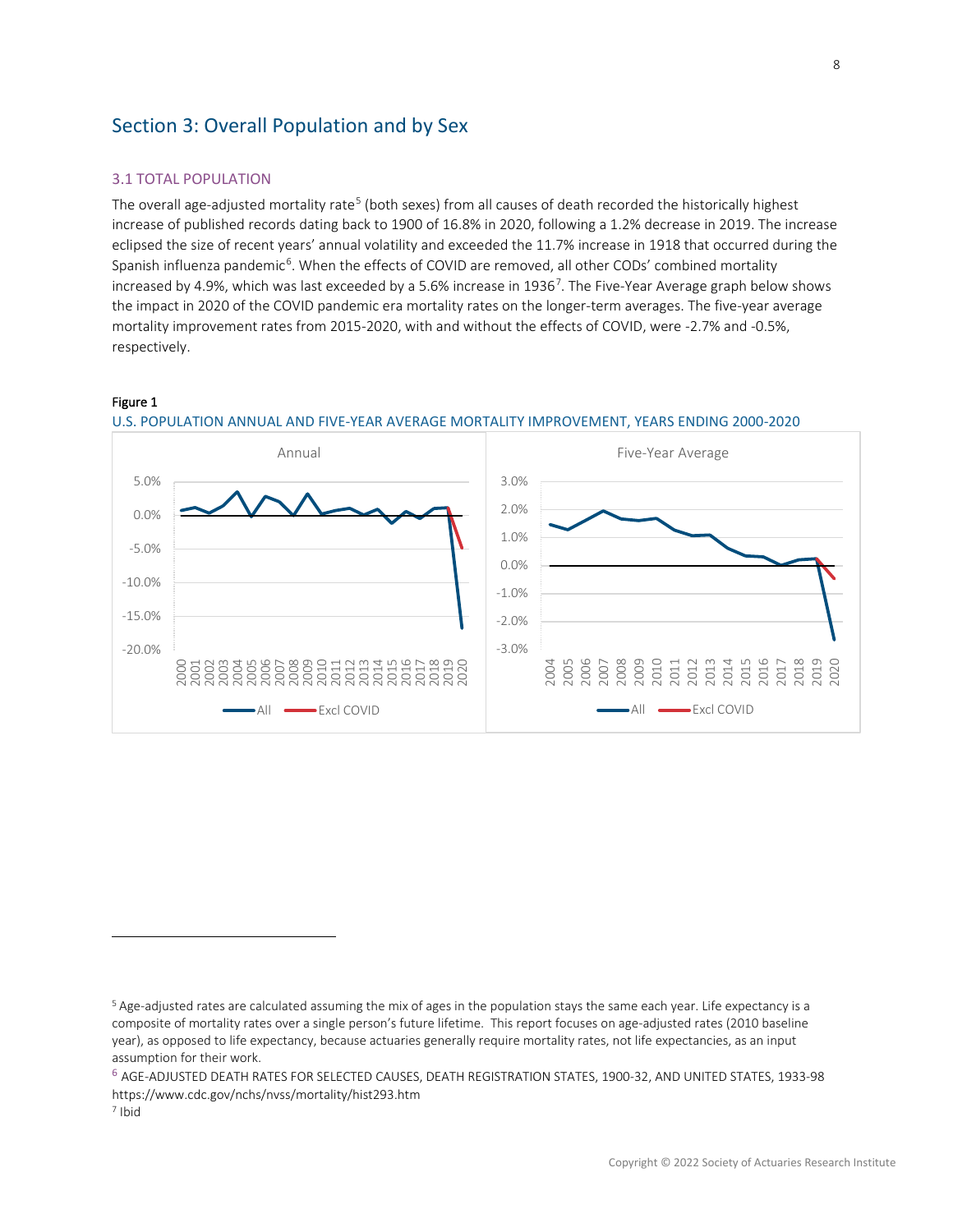## <span id="page-8-0"></span>3.2 BY SEX

Female and male mortality patterns were similar but reflected greater impact of adverse mortality on males than females in 2020, both with and without COVID. Female and male mortality with COVID increased by 15.3% and 17.8%, respectively, and increased by 4.2% and 5.1%, respectively, without COVID. This implies that the difference of male minus female mortality rate increases was 2.5% with COVID and 0.9% without COVID. While male mortality improvement has generally lagged female improvement in recent years, these differences are much larger than those seen during 2015-2019 where the average excess of female to male annual improvement was 0.2%. These differences by sex carry through to the five-year average mortality improvements. The excess of the female to male five-year average mortality improvement rate from 2015-2020 was 0.7% with COVID and 0.4% without COVID.

#### Figure 2

U.S. POPULATION FEMALE ANNUAL AND FIVE-YEAR AVERAGE MORTALITY IMPROVEMENT, YEARS ENDING 2000- 2020

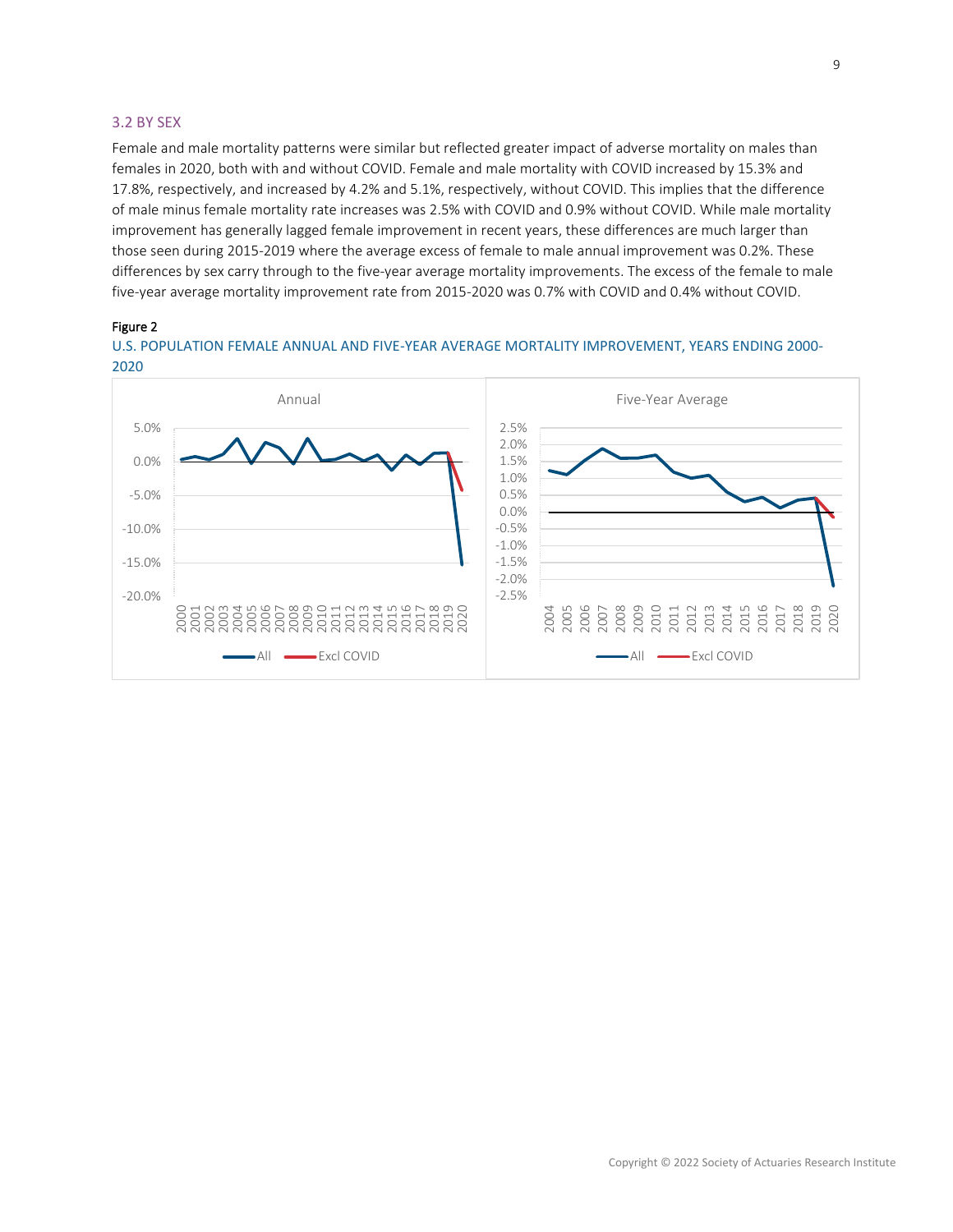

U.S. POPULATION MALE ANNUAL AND FIVE-YEAR AVERAGE MORTALITY IMPROVEMENT, YEARS ENDING 2000-2020

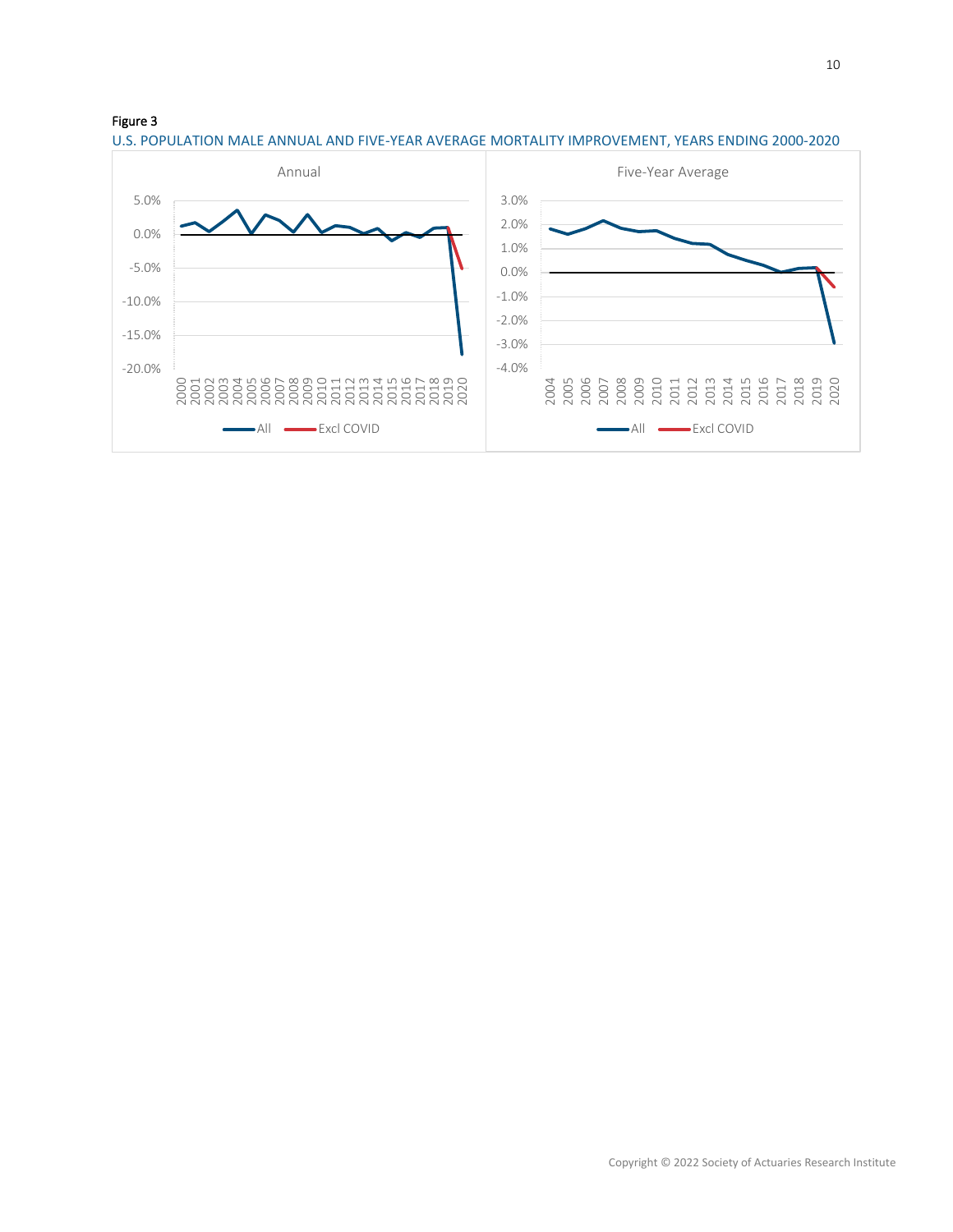# <span id="page-10-0"></span>Section 4: Age Group

Table 1 below shows mortality improvement in 2019-2020 varied substantially by age group, with and without COVID, and by sex regarding excess COVID mortality. Females under age 15 and males under age 1 saw decreased mortality, while male mortality increased by 0.8% for ages 1-4 and 5.5% for ages 5-14. All ages 15 and above had substantially higher mortality rate increases or negative mortality improvement in a range of -21.2% to -14.8% for females and -26.6% to -14.9% for males. Generally, those rates of increase peaked for ages 25-54 for both sexes. When COVID is excluded, all ages 15 and above for both sexes had increased mortality. The pattern shifts to peak disimprovement at ages 25-34, -16.8% for females and -21.4% for males, with declining mortality rate increases with successively higher age. The difference of with and without COVID, the COVID excess mortality, showed a monotonically increasing impact of COVID, except for ages 85+, across all ages for both sexes. And as discussed in subsection 3.3, the observed overall higher male than female excess COVID mortality is reflected here with the greatest effect from ages 45-85+.

|                  |                      | Female            |                               |                             |                   |                               |                                                  |
|------------------|----------------------|-------------------|-------------------------------|-----------------------------|-------------------|-------------------------------|--------------------------------------------------|
| <b>Age Group</b> | With<br><b>COVID</b> | <b>Excl COVID</b> | <b>COVID</b><br><b>Excess</b> | <b>With</b><br><b>COVID</b> | <b>Excl COVID</b> | <b>COVID</b><br><b>Excess</b> | Male-<br>Female<br><b>COVID</b><br><b>Excess</b> |
| < 1              | 4.6%                 | 4.6%              | 0.0%                          | 5.7%                        | 5.9%              | $-0.2%$                       | $-0.2%$                                          |
| $1 - 4$          | 6.8%                 | 6.8%              | 0.0%                          | $-0.8%$                     | $-0.8%$           | 0.0%                          | 0.0%                                             |
| $5 - 14$         | 2.2%                 | 3.1%              | $-0.9%$                       | $-5.5%$                     | $-4.6%$           | $-0.9%$                       | 0.0%                                             |
| $15 - 24$        | $-16.6%$             | $-14.2%$          | $-2.4%$                       | $-22.2%$                    | $-20.8%$          | $-1.4%$                       | 1.0%                                             |
| 25-34            | $-21.2%$             | $-16.8%$          | $-4.4%$                       | $-24.9%$                    | $-21.4%$          | $-3.5%$                       | 0.9%                                             |
| $35 - 44$        | $-20.5%$             | $-13.8%$          | $-6.7%$                       | $-26.6%$                    | $-19.1%$          | $-7.5%$                       | $-0.8%$                                          |
| 45-54            | $-17.3%$             | $-8.1%$           | $-9.2%$                       | $-22.7%$                    | $-11.1%$          | $-11.7%$                      | $-2.5%$                                          |
| 55-64            | $-15.4%$             | $-5.1%$           | $-10.3%$                      | $-19.0%$                    | $-7.2%$           | $-11.9%$                      | $-1.6%$                                          |
| 65-74            | $-16.0%$             | $-4.0%$           | $-12.0%$                      | $-18.5%$                    | $-4.3%$           | $-14.2%$                      | $-2.2%$                                          |
| 75-84            | $-14.8%$             | $-2.5%$           | $-12.4%$                      | $-17.0%$                    | $-2.1%$           | $-14.9%$                      | $-2.6%$                                          |
| $85+$            | $-15.0%$             | $-3.2%$           | $-11.7%$                      | $-14.9%$                    | $-1.4%$           | $-13.5%$                      | $-1.8%$                                          |
| All Ages         | $-15.3%$             | $-4.2%$           | $-11.1%$                      | $-17.8%$                    | $-5.1%$           | $-12.7%$                      | $-1.6%$                                          |

### Table 1 U.S. POPULATION 2019-2020 MORTALITY IMPROVEMENT BY AGE AND SEX

# <span id="page-10-1"></span>4.1 MORTALITY ATTRIBUTION BY AGE GROUP

The attribution by age of mortality improvement varied across age and by inclusion or exclusion of COVID. Whether COVID was included or excluded, ages under 15 had no contribution to the attribution of mortality improvement. When COVID is included, the attribution for age groups 15-24 to 85+ decreased monotonically by age group to a maximum impact of a low of -4.6% for ages 85+. Those same ages saw a moderate decreasing trend with the effects of COVID excluded that reached a low of -0.8% at age group 85+. Because the attribution of mortality improvement for an age group is, in part, determined by its proportion of the mortality for all ages, older age groups' attribution of mortality change will naturally be magnified relative to other ages. That factor, combined with the older age groups' more adverse COVID experience, produced -8.4% or half of the -16.8% total 2019-2020 mortality improvement in age groups 75-84 and 85+. When COVID is excluded, those same two age groups' share of the 2019-2020 improvement was -1.3% of the total -4.9% or 26.8% of the total improvement excluding COVID. Relative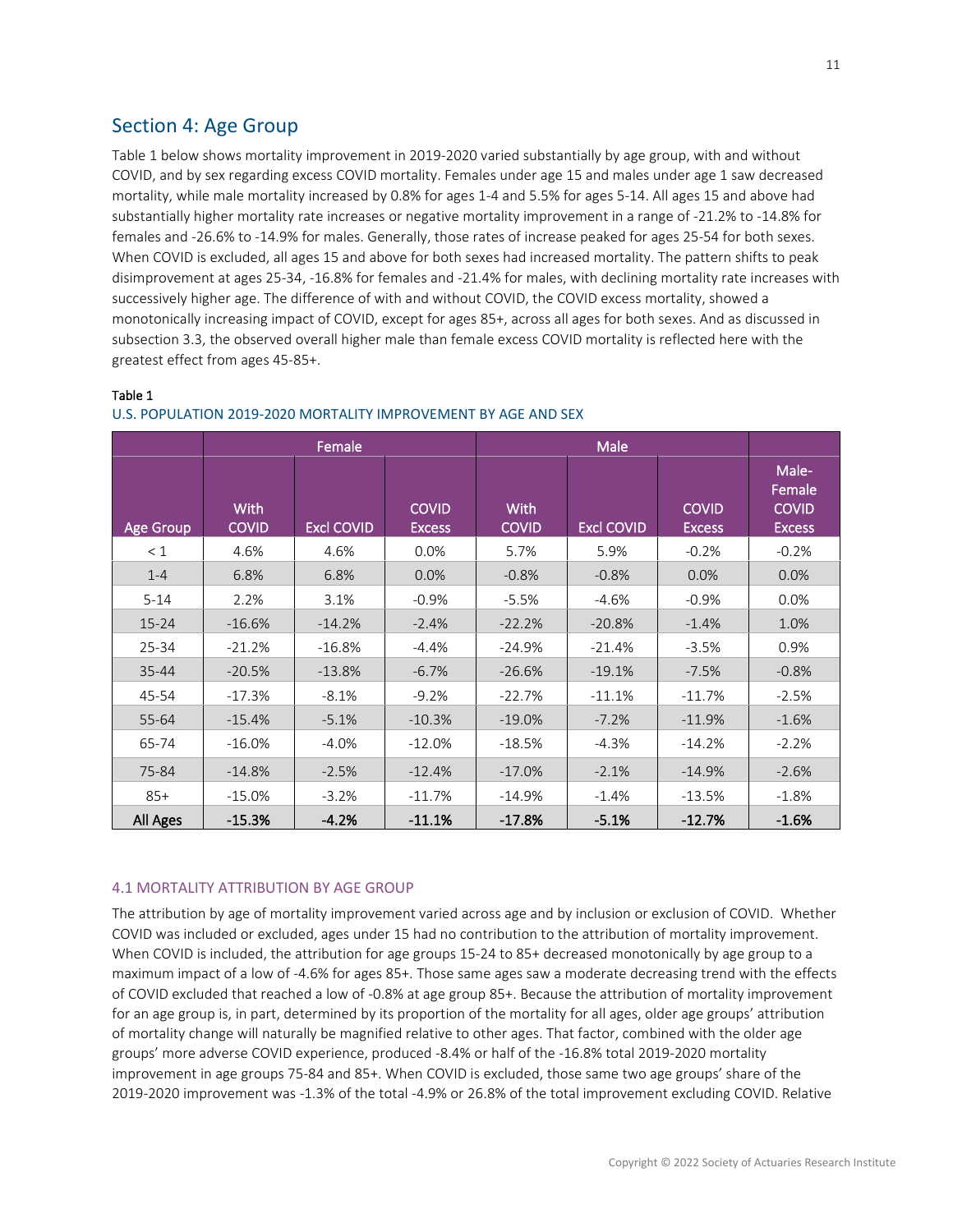improvement of one age group to another also determines age group attributed shares of total change. The very adverse changes with COVID, excluded for ages 15-44, relative to other ages produced -1.2% of the -4.9% total improvement or 24% of it, while the total deaths for those ages were only 6.3% of all deaths.

|              |          | Deaths per 100,000       | <b>Mortality Improvement</b> | Attribution of<br><b>Mortality Improvement</b> |                    |                           |
|--------------|----------|--------------------------|------------------------------|------------------------------------------------|--------------------|---------------------------|
| Age<br>Group | 2020     | 2020 w/o<br><b>COVID</b> | 2019<br>to<br>2020           | 2019 to 2020<br>w/o COVID                      | 2019<br>to<br>2020 | 2019 to 2020<br>w/o COVID |
| Less than 1  | 524.3    | 523.3                    | 5.2%                         | 5.4%                                           | 0.0%               | 0.0%                      |
| $1 - 4$      | 22.7     | 22.7                     | 2.6%                         | 2.6%                                           | 0.0%               | 0.0%                      |
| $5 - 14$     | 13.7     | 13.6                     | $-2.3%$                      | $-1.4%$                                        | 0.0%               | 0.0%                      |
| $15 - 24$    | 84.2     | 83.0                     | $-20.7%$                     | $-19.0%$                                       | $-0.3%$            | $-0.2%$                   |
| $25 - 34$    | 159.5    | 154.6                    | $-23.8%$                     | $-20.0%$                                       | $-0.5%$            | $-0.4%$                   |
| 35-44        | 248.0    | 233.6                    | $-24.5%$                     | $-17.2%$                                       | $-0.8%$            | $-0.6%$                   |
| 45-54        | 473.5    | 431.5                    | $-20.7%$                     | $-10.0\%$                                      | $-1.5%$            | $-0.7%$                   |
| 55-64        | 1,038.9  | 939.7                    | $-17.6%$                     | $-6.4%$                                        | $-2.4%$            | $-0.9%$                   |
| 65-74        | 2,072.3  | 1,837.9                  | $-17.4%$                     | $-4.2%$                                        | $-2.8%$            | $-0.7%$                   |
| 74-84        | 4,997.0  | 4,407.2                  | $-16.0%$                     | $-2.3%$                                        | $-3.8%$            | $-0.5%$                   |
| $85+$        | 15,210.9 | 13,565.9                 | $-15.0%$                     | $-2.5%$                                        | $-4.6%$            | $-0.8%$                   |
| All Ages     | 895.4    | 804.1                    | $-16.8%$                     | $-4.9%$                                        | $-16.8%$           | $-4.9%$                   |

# Table 2 U.S. POPULATION ATTRIBUTION OF 2020 MORTALITY IMPROVEMENT BY AGE

\* Rounded Age Group attribution values do not sum to Total. The attribution method is described in section 7.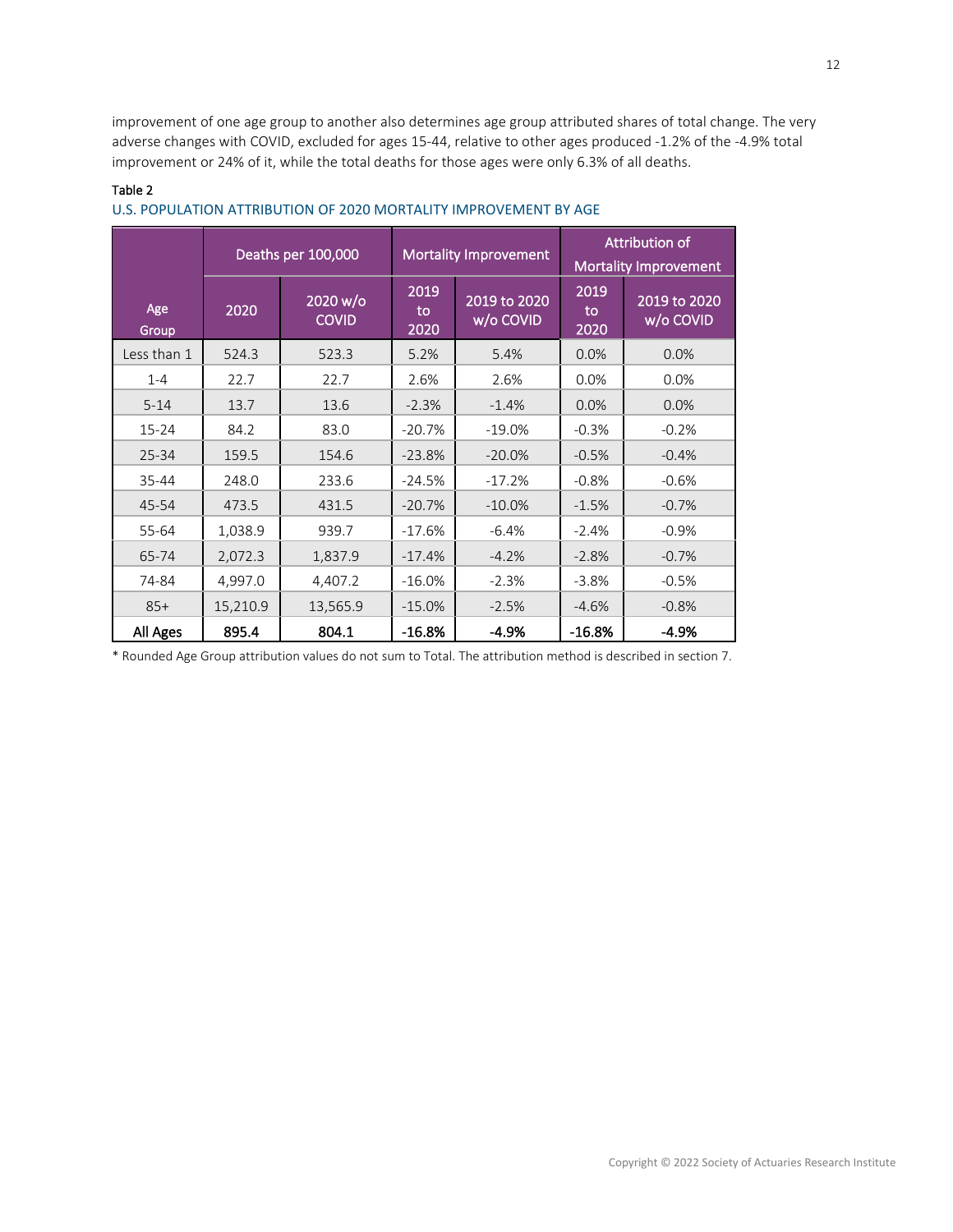# <span id="page-12-0"></span>Section 5: Cause of Death

# <span id="page-12-1"></span>5.1 CAUSE OF DEATH DISTRIBUTION BY AGE GROUP

Physiological CODs predominated for older ages and external CODs (assault, suicide, and accidents) predominated for younger ages. Age group 15-24 had the highest proportion, 77.2%, of external CODs in 2020. Accidents were the largest portion of those CODs. Age group 25-34 had the highest portion, 42.6%, of accidental deaths.

Heart, cancer, COVID and Alzheimer's/dementia combined predominated within physiological causes for older ages. The combined deaths of those four CODs were at least 50% of the total deaths for age groups 55-64 and higher. The percentage of deaths from those four CODs ranged from 55.3% for age group 55-64 to 62.8% for age group 85+. Within the mix of those four CODs and those age groups, each COD had an increasing share of deaths by age except for cancer and COVID. Cancer peaked at age group 65-74 with 26.0% of deaths, and declined to 10.1% for age group 85+. COVID peaked at age group 75-84 with 11.8% of deaths, and declined to 10.8% for age group 85+.

The combination of the other physiological CODs shown, stroke, pulmonary, diabetes, flu & pneumonia, liver and hypertension, produced at least 10% of the deaths for age groups 35-44 and higher. The combined percentage of deaths of those six CODs for those age groups ranged from a low of 11.8% for age group 35-44 to 18.1% for age group 65-74. Within that mix of those six CODs for those age groups, stroke, pulmonary and hypertension generally increased with advancing age, and diabetes and liver decreased with that same age progression, while flu was relatively constant across the age groups.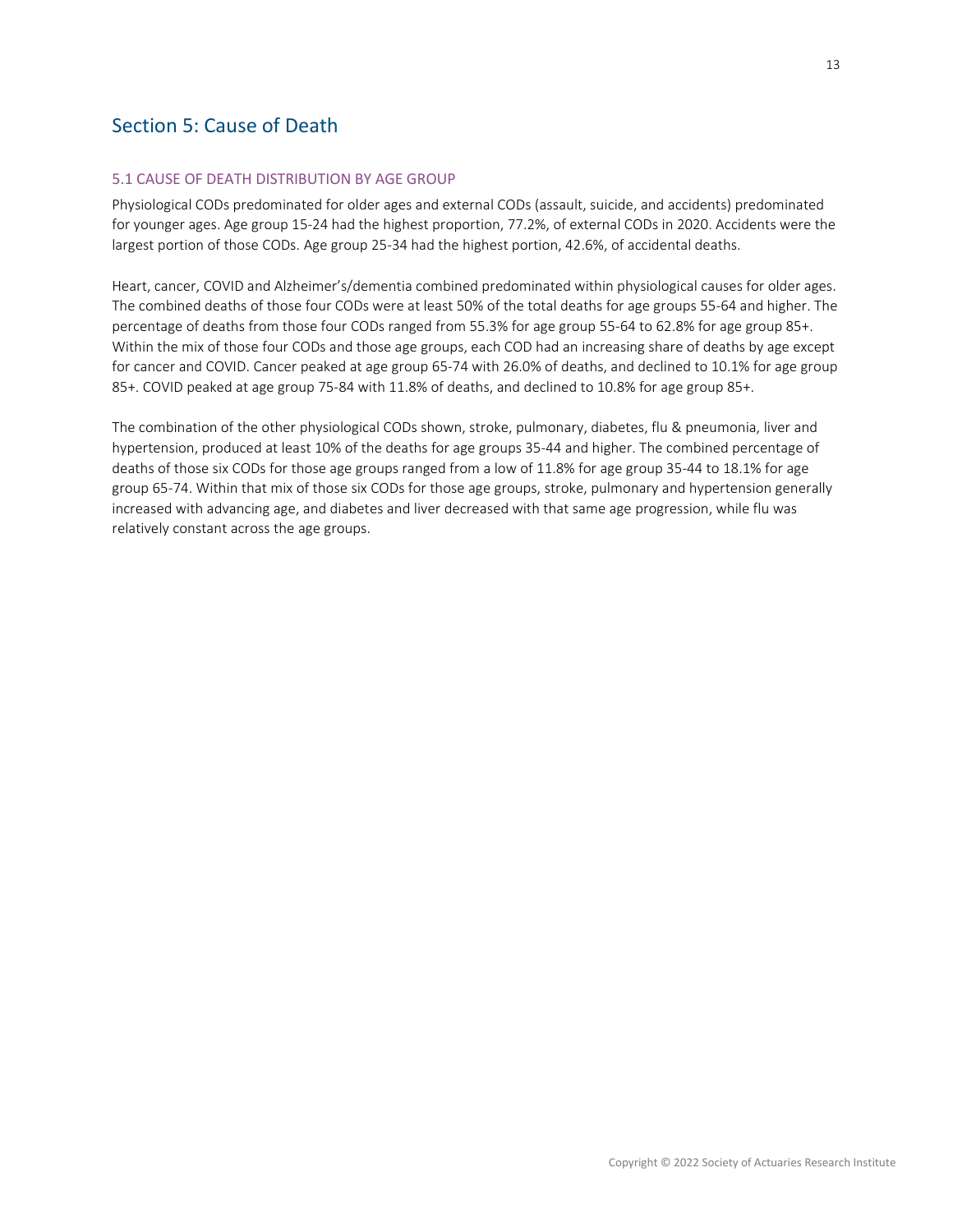

# Figure 4

# <span id="page-13-0"></span>5.2 MORTALITY ATTRIBUTION BY CAUSE OF DEATH

U.S. population deaths of 3,3[8](#page-13-1)3,729 in 2020 were the highest in history<sup>8</sup>. Heart disease remained the number one killer and accidents continued to be the highest external<sup>[9](#page-13-2)</sup> COD in 2020. The number of deaths in 2020 for the population by the CODs studied in this report are shown below in descending rank order. The attribution of COVID to the total eclipsed all other CODs and contributed -11.9% to the -16.9% 2020 improvement rate. Cancer, pulmonary and suicide were the only CODs that had improved mortality in 2020. Cancer reflected a continued longterm trend, while suicide and pulmonary continued very recent trends. Taken together, those three CODs produced a 0.6% offset to all other CODs' negative improvement. Heart disease was the next largest impact to improvement after COVID. Its -4.2% improvement rate translated into a -1.0% contribution to total improvement, which was also 20% of the -4.9% improvement excluding COVID. Accidents were the largest external COD contributor to attributed mortality improvement. Their very low -16.3% improvement translated into a -1.1% contribution to total improvement. Although assault is a small proportion of all deaths, it recorded a very large 28.6% increase in 2020

<span id="page-13-1"></span><sup>8</sup> Based on individual years 1933 and later, National Center for Health Statistics. *Vital Statistics of the United States*, Volume II: Mortality, Part A. Washington, D.C.: Government Printing Office, various years. (Data obtained through the Human Mortality Database, [www.mortality.org,](http://www.mortality.org/) on 2/3/2020).

<span id="page-13-2"></span><sup>&</sup>lt;sup>9</sup> See Section 7 for definition of external COD.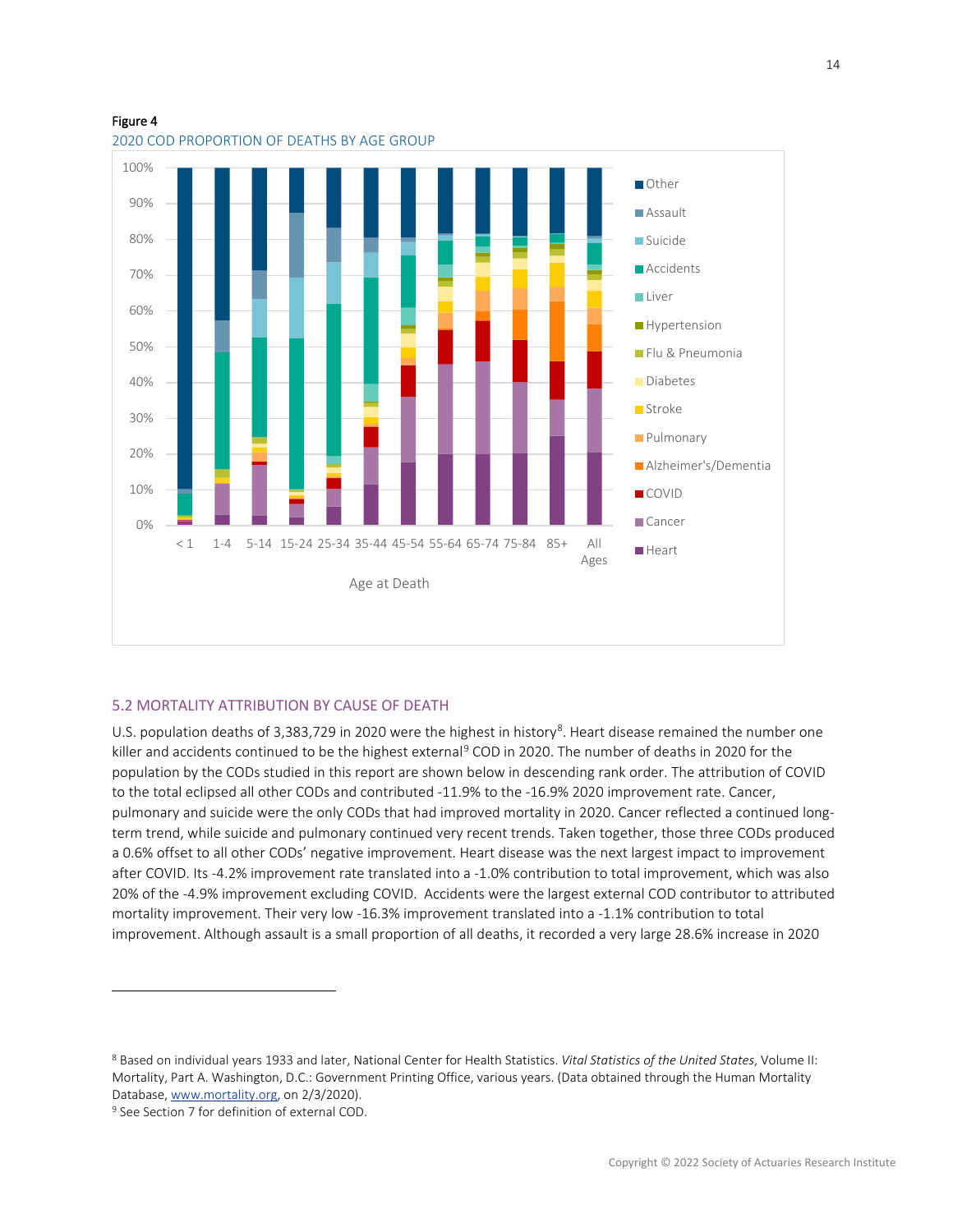that produced -0.2% of contribution to total improvement. Assault deaths were most prevalent by age at 15.4% for ages 15-24 and were in the top five rankable causes of death for both sexes for ages less than 35.

|                      |               |        | Age-Adjusted<br>2019-2020<br><b>Mortality</b> | <b>Attributio</b><br>n to All<br>COD <sub>s</sub> * |
|----------------------|---------------|--------|-----------------------------------------------|-----------------------------------------------------|
| Cause of Death       | <b>Deaths</b> | %      | Improvement                                   |                                                     |
| <b>Heart Disease</b> | 696,962       | 20.6%  | $-4.2%$                                       | $-1.0%$                                             |
| Cancer               | 602,350       | 17.8%  | 1.4%                                          | 0.3%                                                |
| <b>COVID</b>         | 350,831       | 10.4%  | n/a                                           | $-11.9%$                                            |
| Alzheimer's/Dementia | 259,200       | 7.7%   | $-7.8%$                                       | $-0.6%$                                             |
| Accidents            | 200,955       | 5.9%   | $-16.3%$                                      | $-1.1%$                                             |
| Stroke               | 160,264       | 4.7%   | $-5.2%$                                       | $-0.3%$                                             |
| Pulmonary            | 152,657       | 4.5%   | 4.5%                                          | 0.2%                                                |
| <b>Diabetes</b>      | 102,188       | 3.0%   | $-14.9%$                                      | $-0.5%$                                             |
| Flu & Pneumonia      | 53,544        | 1.6%   | $-5.7%$                                       | $-0.1%$                                             |
| Liver                | 51,642        | 1.5%   | $-16.0%$                                      | $-0.3%$                                             |
| Suicide              | 45,979        | 1.4%   | 3.5%                                          | 0.1%                                                |
| Hypertension         | 41,907        | 1.2%   | $-13.3%$                                      | $-0.2%$                                             |
| Assault              | 24,576        | 0.7%   | $-28.6%$                                      | $-0.2%$                                             |
| Other                | 640,674       | 18.9%  | $-6.2%$                                       | $-1.3%$                                             |
| All COD              | 3,383,729     | 100.0% | $-16.8%$                                      | $-16.8%$                                            |

# Table 3 2020 U.S. POPULATION MORTALITY BY COD

\* The attribution method is described in section 7.

# <span id="page-14-0"></span>5.3 HEART DISEASE

The death rate from heart disease was up 4.2% in 2020, which followed a 1.2% decrease in 2019. The 2020 increase was the highest and only the second increase in the entire study period. Its impact reduced the 2020 five-year annual average improvement to 0.0%. Within ages 45-85+, age group 85+ was the only one to have a higher fiveyear average in 2020 than 2019. The five-year average female and male mortality for ages 85+ improved by 0.3% and 0.1%, respectively, in 2020. The change in the five-year average annual improvement for the other ages decreased with age between 2019 and 2020. Ages 45-54 saw the greatest decrease, 2.3%, in the five-year average improvement for both females and males. The slowdown of heart disease improvement and the near-term reversal of stroke improvement prior to 2020 (stroke not shown) was very significant because these two CODs have been the overwhelming contributors to overall mortality improvement over the past 20 years. The adverse 2020 experience for both heart disease and stroke amplifies the concerns about potential future mortality improvement.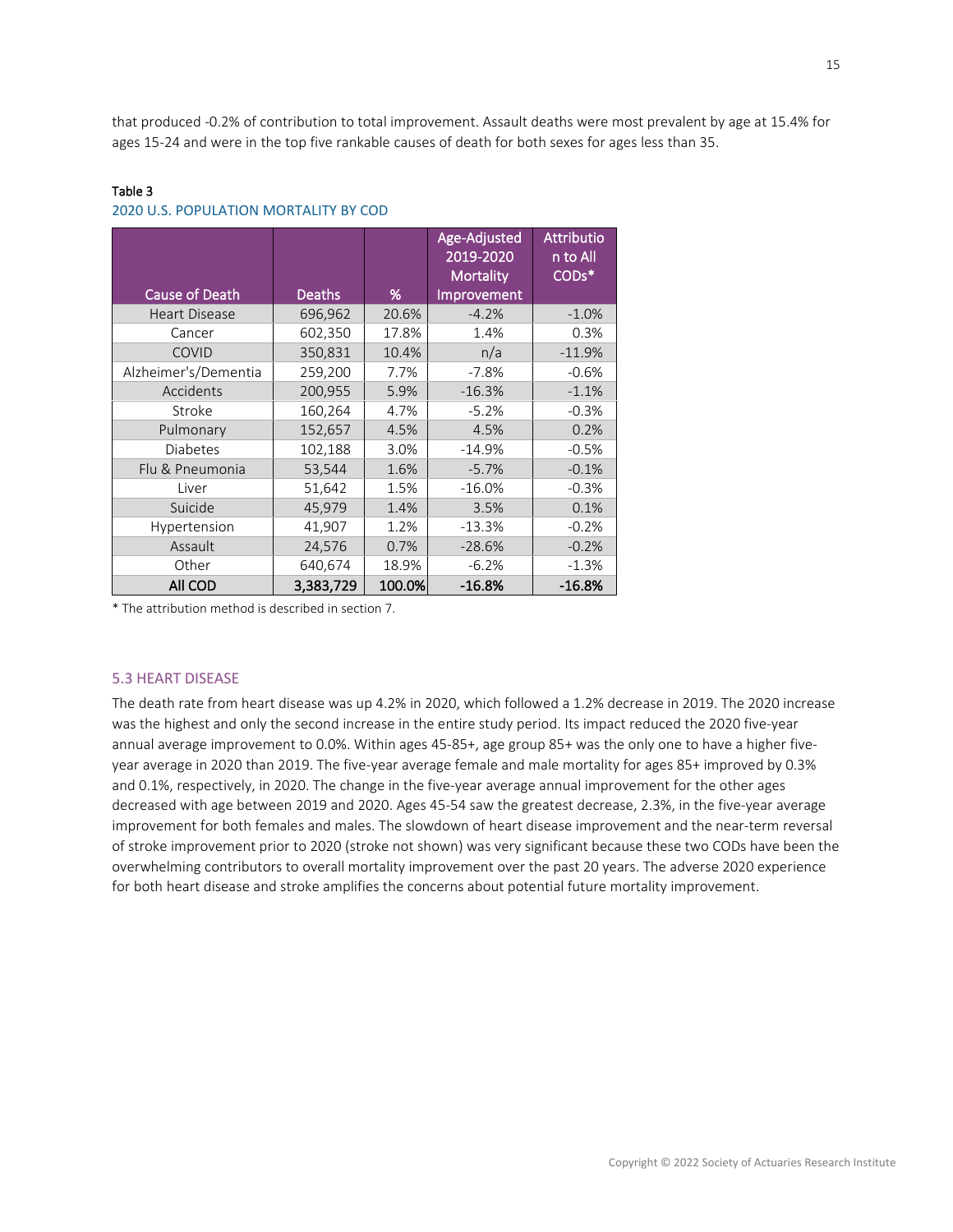## Figure 5

HEART DISEASE ANNUAL AND FIVE-YEAR AVERAGE ANNUAL MORTALITY IMPROVEMENT, YEARS ENDING 2000- 2020



# Figure 6





#### <span id="page-15-0"></span>5.4 CANCER

The positive trend in the cancer death rate for all ages, which decreased on an age adjusted basis every year from 1999-2019, continued in 2020. Cancer mortality improved by 1.4% in 2020, following a 2.0% improvement in 2019. Five-year average annual improvement remained the same in 2020 as 2019 at 1.9%.

The only sex/age group with higher five-year average annual improvement in 2020 in the 45-85+ age range was females 85+, which increased from 0.6% in 2019 to 1.3% in 2020. All other sex/age groups in the 45-85+ age range had either no change or small decreases in mortality improvement in the five-year average improvement rate. (The largest decrease was 0.5% in the female, age 45-54 group.) Although the male age 45-54 rate declined, it held its position as the highest five-year improvement rate and maintained the largest margin in 2020, 1.3%, relative to the next highest five-year improvement rate for any of the age groups 45-85+ for both sexes.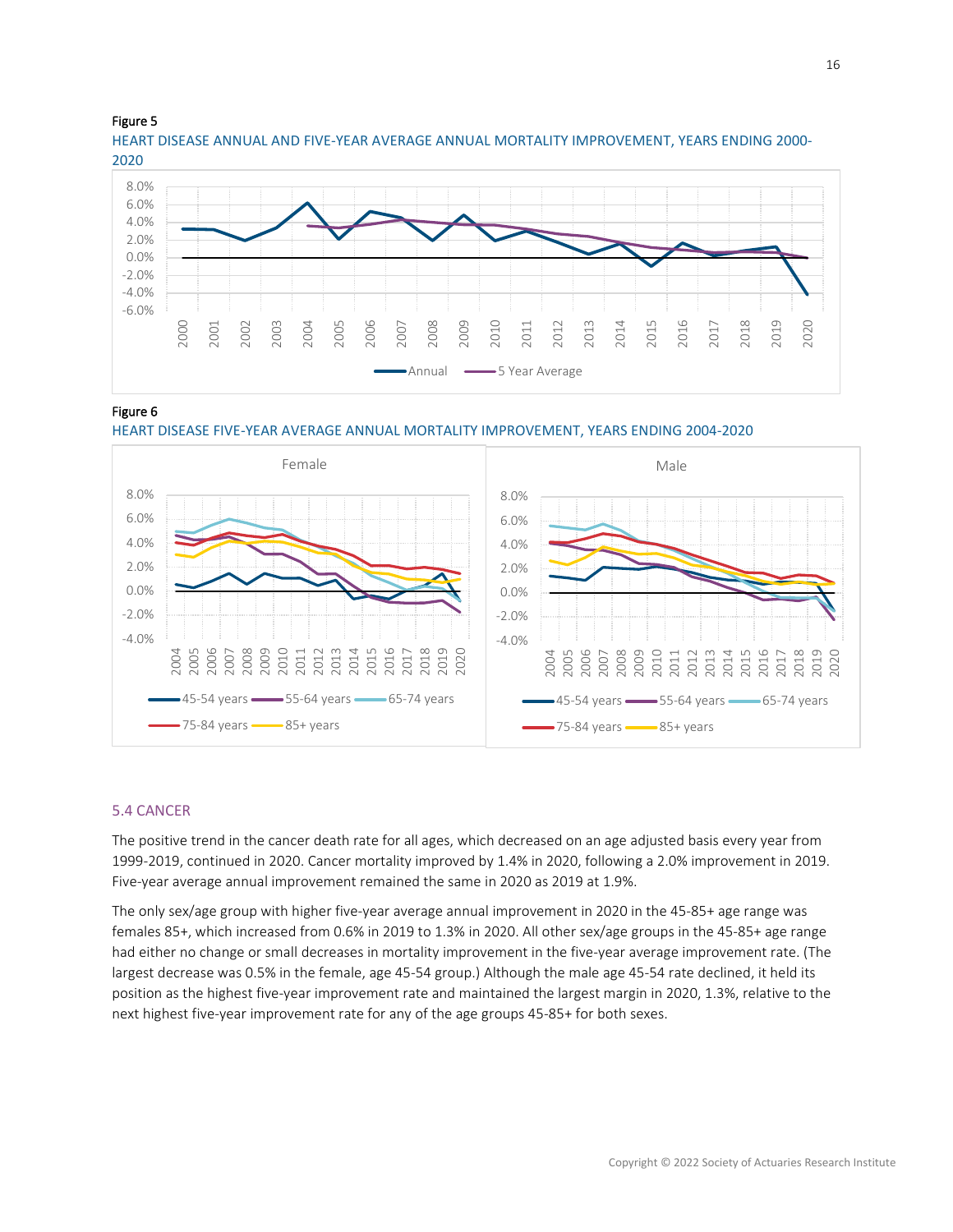





CANCER FIVE-YEAR AVERAGE ANNUAL MORTALITY IMPROVEMENT, YEARS ENDING 2004-2020

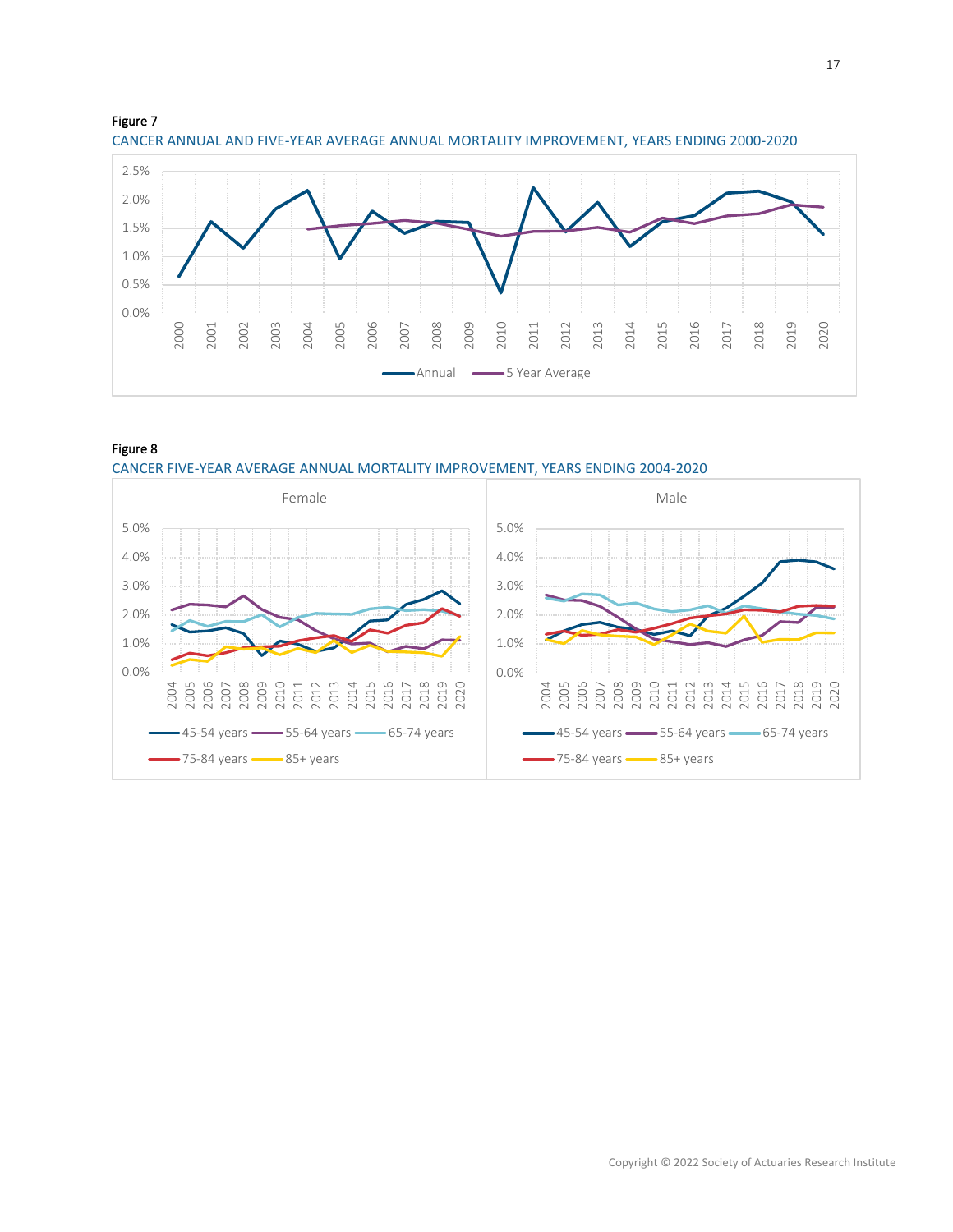## <span id="page-17-0"></span>5.5 DIABETES

The death rate from diabetes was up 14.9% in 2020, which followed a 1.2% increase in 2019. The 2020 increase was the largest annual increase from 2000-2020. Its impact lowered the five-year average annual mortality improvement from 0.0% in 2019 to -3.1% in 2020. The recent downtrend of five-year average annual mortality improvement extended for all ages 45-85+ and both sexes into 2020. Generally, those improvement rates were highest (but still negative) for the higher ages, 75-85+, and decreased with successively lower age groups. The lowest, age group 45- 54, had 2020 five-year average improvement rates of -4.3% and -6.0% for females and males, respectively. The highest 2020 five-year improvement rates were female, ages 75-84, at -0.8%, and male, ages 85+, at -2.0%. Because there are a very small proportion of diabetes deaths, 4.3%, for both sexes combined in ages 15-44, their experience is not shown below. But they have had five-year improvement rates more adverse than ages 45 and higher. Ages 15- 24 had the lowest rates for both sexes, which were -8.8% for females and -11.4% for males.

# Figure 9





#### Figure 10

DIABETES FIVE-YEAR AVERAGE ANNUAL MORTALITY IMPROVEMENT, YEARS ENDING 2004-2020

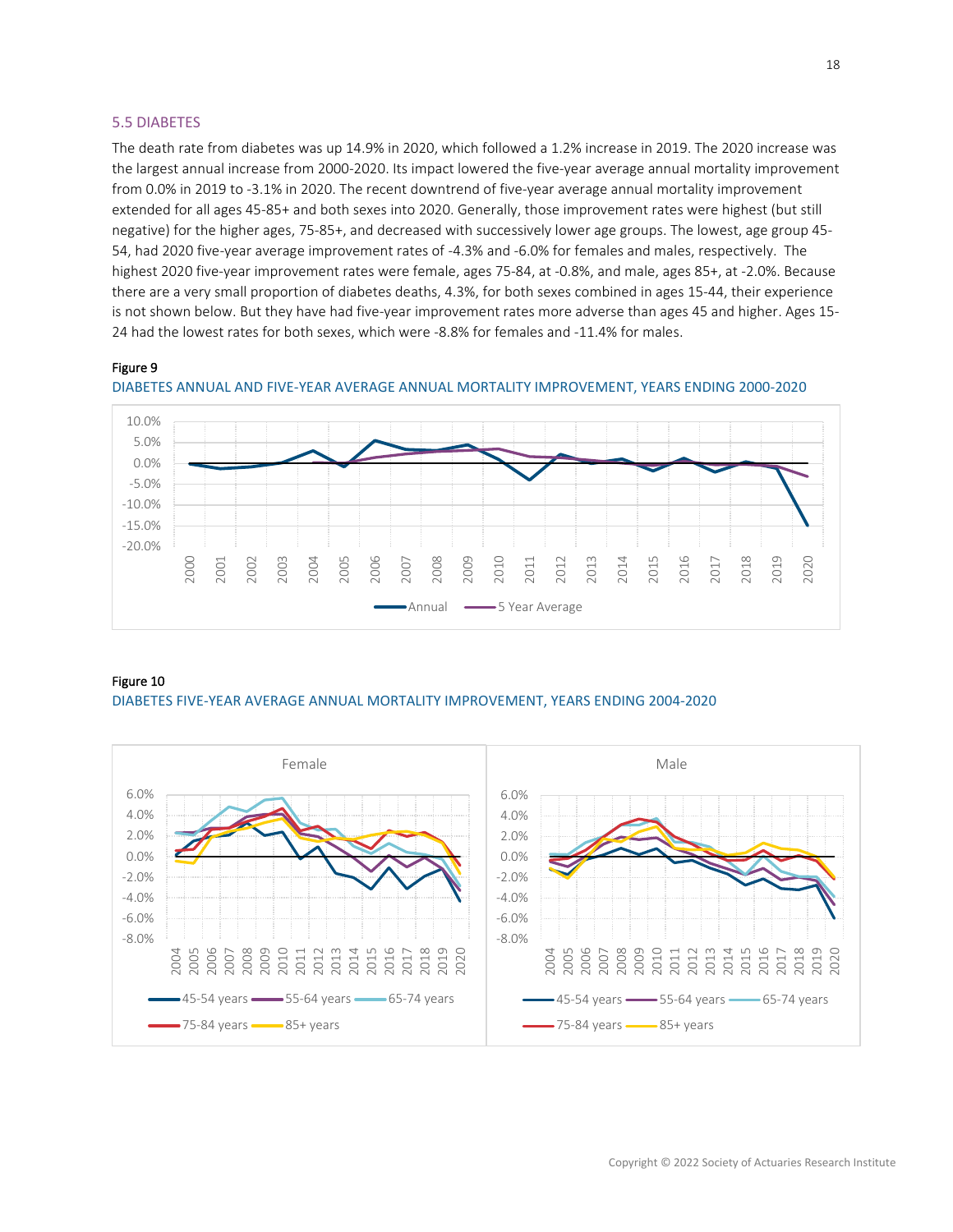## <span id="page-18-0"></span>5.6 LIVER

The death rate from liver was up 16.0% in 2020, which followed a 2.5% increase in 2019. The 2020 increase was the largest annual increase from 2000-2020 and four times as large as the 4.0% increase in 2007. Slight easing of adverse mortality in recent years was overridden by 2020 experience to reduce the five-year average annual mortality improvement from -1.6% in 2019 to -3.9% in 2020. Ages 25-84 comprised 96.4% of liver deaths in 2020. Each age group for both sexes had a negative five-year annual average mortality improvement rate in 2020 and only male ages 45-54 had positive five-year improvement, 0.6%, in 2019. Generally, in recent years, the five-year annual improvement rate has been inversely related to age. The difference between the age 75-84 and 25-34 five-year rates increased from 2019 to 2020 by 5.7% and 4.4% for females and males, respectively. The lowest five-year rates in 2020 were at ages 25-34, -12.4% and -13.5%, for females and males, respectively. The highest five-year rates in 2020 were at ages 75-84, -0.5% and -2.4%, for females and males, respectively.

# Figure 11





#### Figure 12

LIVER FIVE-YEAR AVERAGE ANNUAL MORTALITY IMPROVEMENT, YEARS ENDING 2004-2020

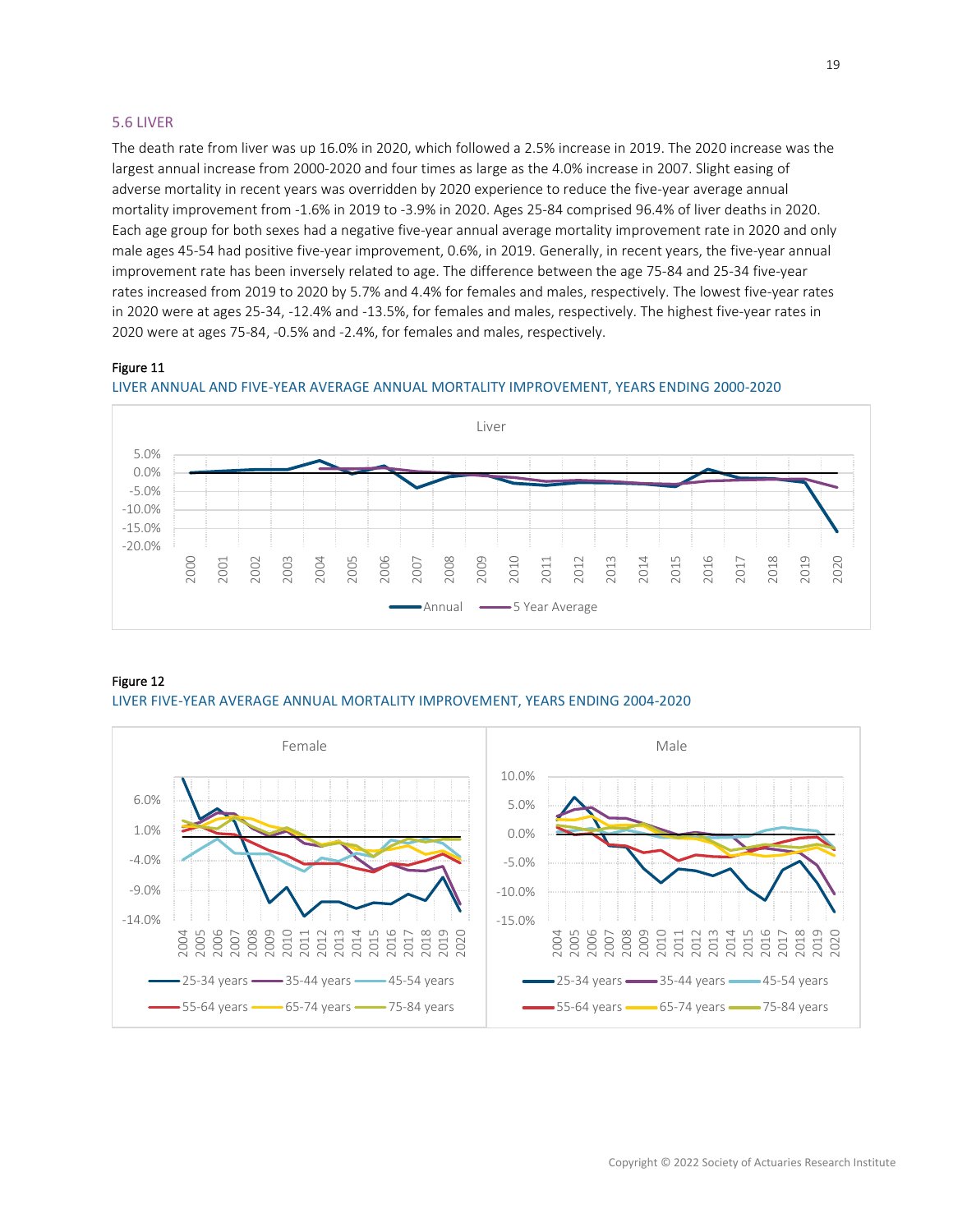# <span id="page-19-0"></span>5.7 HYPERTENSION

The death rate from hypertension was up 13.3% in 2020, which followed no change in 2019. The 2020 increase was the largest annual increase from 2000-2020 and over double the next highest 6.3% increase in 2003. Slight recent easing of mostly adverse mortality over a longer period overridden by extreme 2020 experience reduced the fiveyear average annual mortality improvement from -1.8% in 2019 to -3.5% in 2020. The most adverse 2020 one-year increases for the age range shown in Figure 14 occurred at ages 45-54 where females and males increased by 22.4% and 26.0%, respectively. All ages shown for both sexes saw very adverse 2020 experience reduce their five-year average annual rates in 2020. Ages75-85+ comprised 63.4% of hypertension deaths, but had the highest five-year annual improvement rates in recent years. In the sex/age groups shown, the highest 2020 five-year improvement rates were seen by female ages 75-84, -1.4%, and male ages 85+, -2.1%. The lowest 2020 five-year improvement rates by sex were seen by female ages 55-64, -5.7%, and male ages 45-54, -6.6%.

## Figure 13





#### Figure 14



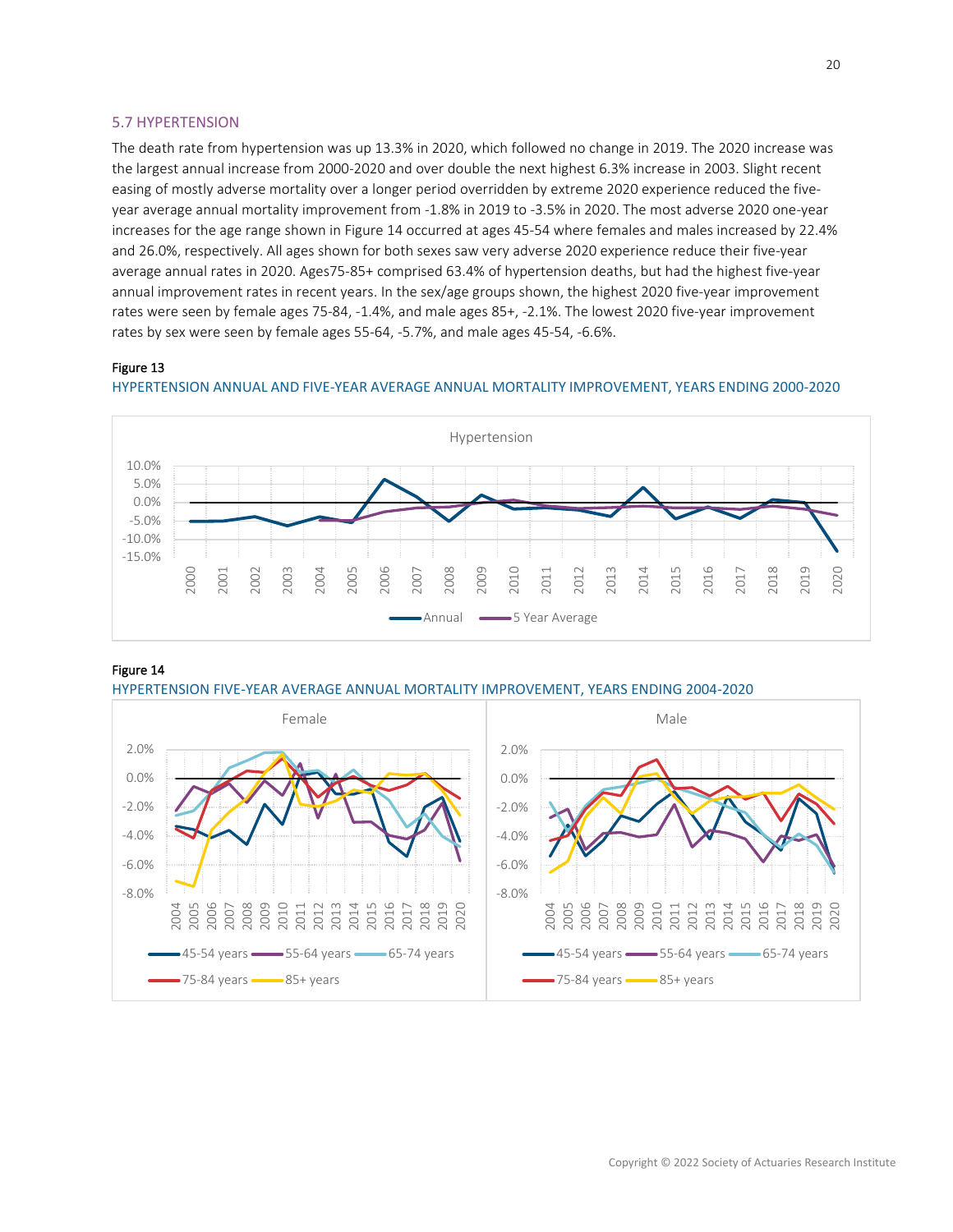# <span id="page-20-0"></span>5.8 ACCIDENTS EXCLUDING OPIOIDS

The death rate from accidents excluding opioids was up 6.8% in 2020, which followed a 1.1% increase in 2019. The 2020 increase was the largest annual increase from 2000-2020 and over 50% higher than the next highest 4.4% increase in 2016. Motor vehicle accidents (MVA) comprised a large portion of accidents excluding opioids. The death rate from MVAs increased 8.4% in 2020. That was the highest increase during the span of this report and exceeded the next highest 6.4% MVA death rate increase in 2016 by 32%<sup>[10](#page-20-1)</sup>. The impact of high mortality in 2020 reduced the five-year average annual improvement rate in 2020 to -2.0% from -1.5% in 2019. For the ages shown in Figure 16, ages 65-74, for both sexes, was the only age group that did not have a lower 2020 five-year rate than in 2019. Generally, male five-year improvement rates were inversely related to age, whereas the corresponding female rates did not correlate well with age. Generally, 2020 male five-year annual improvement rates were lower than corresponding female rates by age and, in aggregate, the female and male rates were, -1.4% and -2.3%, respectively.

#### Figure 15

# ACCIDENTS EXCLUDING OPIOIDS ANNUAL AND FIVE-YEAR AVERAGE ANNUAL MORTALITY IMPROVEMENT, YEARS ENDING 2000-2020

<span id="page-20-1"></span>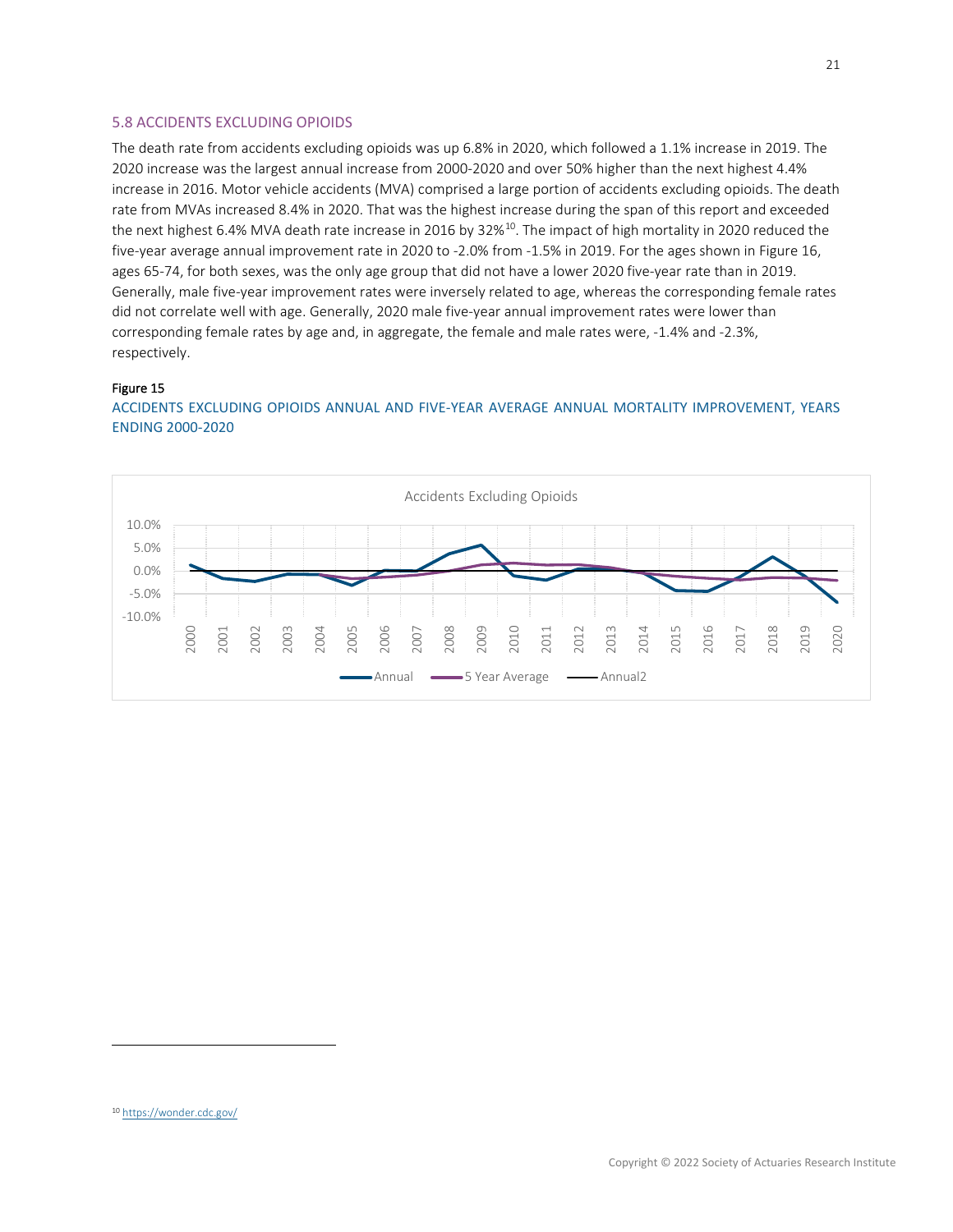#### Figure 16

ACCIDENTS EXCLUDING OPIOIDS FIVE-YEAR AVERAGE ANNUAL MORTALITY IMPROVEMENT, YEARS ENDING 2004- 2020



## <span id="page-21-0"></span>5.9 OPIOIDS

The Opioid drug overdose death rate, which intersects a key component of accidental deaths, increased 37.6% in 2020, which followed a 6.3%% increase in 2019. The extreme deterioration of mortality in 2020 leaves 2018 as the only year from 2000-2020 with improved mortality and exceeded the next highest of 27.4% that occurred in 2016. The online Tableau "Opioid Deaths by Opioid Type and County Quintile Group" dashboard (included as companion information to this study) provides perspective on the source of overdose types across the span of this report. In recent years, Tramadol and Fentanyl death rates increased very rapidly and, in 2020, saw a 55.4% increase. Methadone and natural and semi-synthetic opioids also saw double digit 2020 increases, 31.7% and 13.0%, respectively, but because their death rates are much lower than Tramadol and Fentanyl overdoses, they have less impact on the total opioid death statistics. Heroin deaths saw a 6.2% decreased rate in 2020, but also had much lower death rates than Tramadol and Fentanyl.

The 2020 experience from all opioid sources reduced the five-year average annual improvement rate in 2020 to - 15.3% from -11.1% in 2019. Male experience has been more adverse in recent years resulting in 2020 five-year average improvement rates of -11.5% and -17.1% for females and males, respectively. Females and males had different five-year average improvement rate patterns in 2020 by age. Generally, female five-year improvement rates broadly declined by age, with the greatest severity in ages 15-44. The most adverse female five-year improvement rate in 2020 was -16.1% for ages 25-34. Male five-year improvement rates also generally declined by age group down to a low at ages 65-74 of -22.1%. Although opioid mortality rates are much lower than other major CODs, their 2020 one-year mortality rates stood out as extreme and historic in terms of their level and change from 2019. The highest 2020 one-year mortality increases for females and males occurred at ages 15-24 for both sexes. Those 2020 one-year increases for females and males were 50.1% and 65.7%, respectively, which contrasted sharply with their corresponding values in 2019 of a 2.5% decrease for females and a 6.3% increase for males.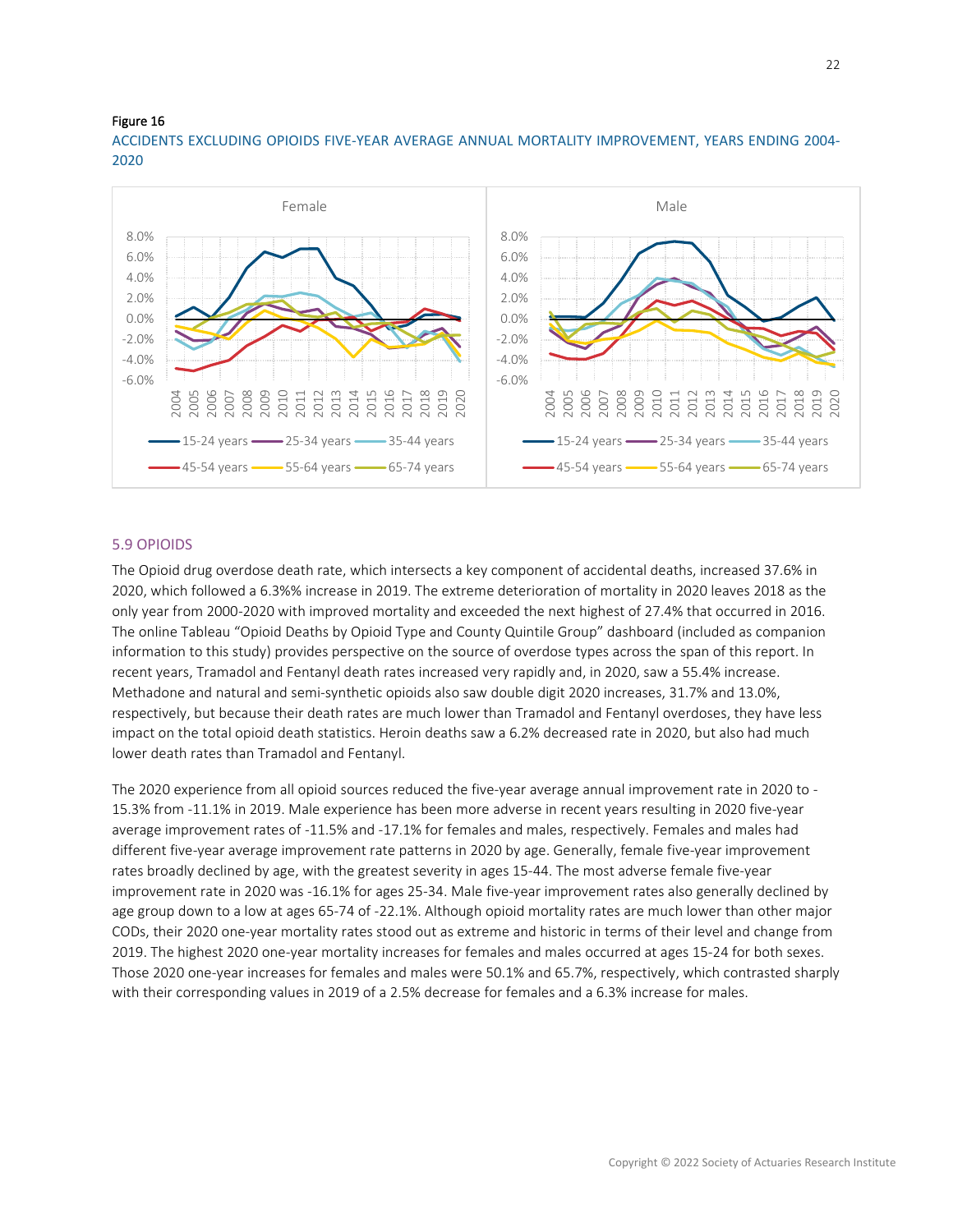



# Figure 18



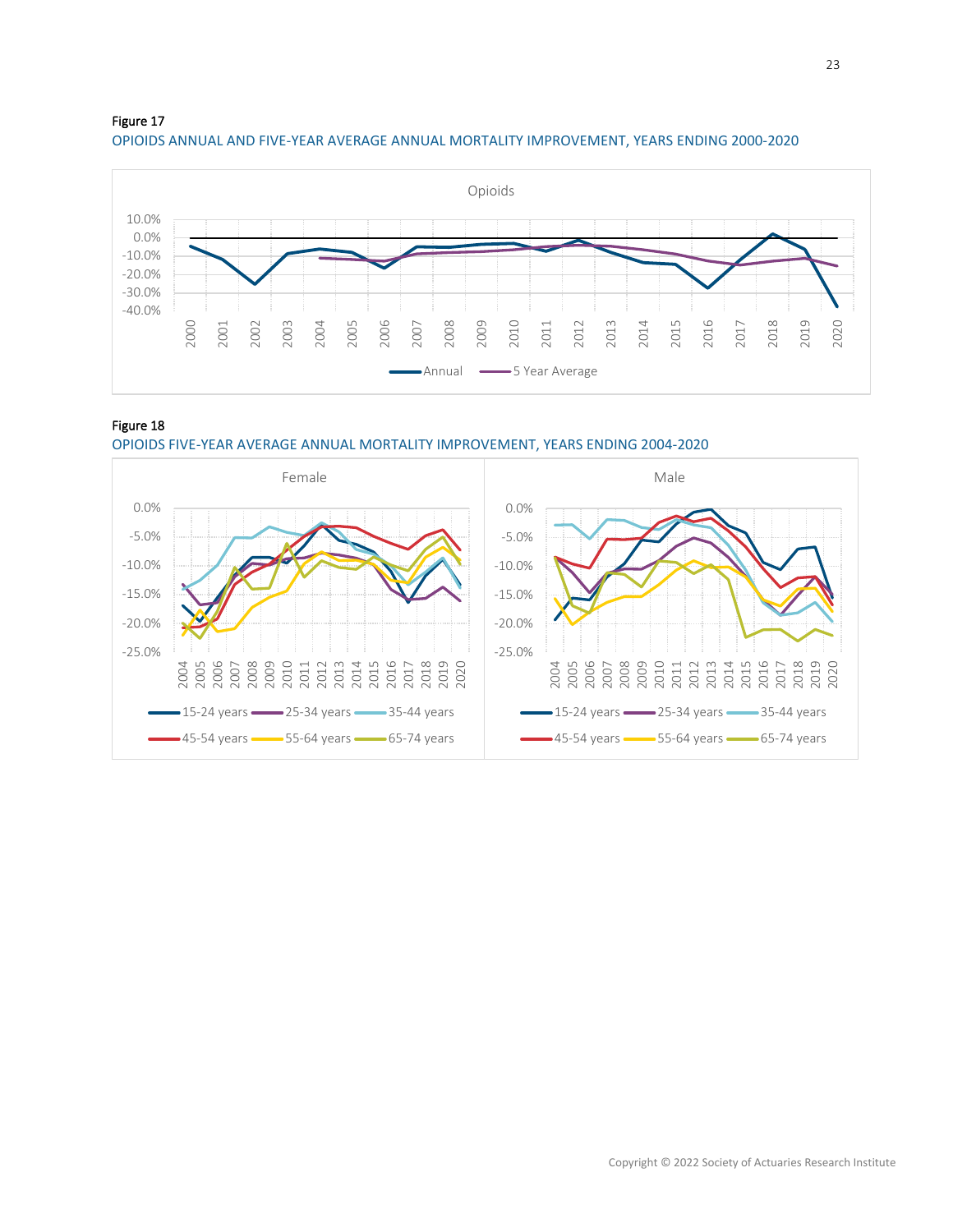## <span id="page-23-0"></span>5.10 SUICIDE

The suicide death rate decreased 3.5% in 2020, following a 2.3% decrease in 2019. The 2020 decrease extended the 2019 break in prior increases from 2018 and earlier. Those adverse earlier years caused the five-year average annual improvement rate to be negative but to a lesser degree with 2020 experience. The five-year average improvement rate was -0.2% in 2020 and -1.3% in 2019. In the most recent five years, male experience has consistently been less favorable than female results, which produced 2020 five-year average improvement for females and males of 2.0% and -0.7% respectively. The one-year improvement gap between females and males was wider than at any point between 2000-2020. During 2020, female and male mortality rates decreased by 8.5% and 2.3%, respectively. Generally, the five-year improvement rates increased with increasing age. Except for male ages 5-14 and 25-34, all other age groups for both sexes had higher five-year improvement rates in 2020 than 2019. While that 2019 to 2020 decrease of the five-year improvement rate of 0.2% was small for male ages 25-34, it was much greater, 4.7%, for male ages 5-14. Although the age 5-14 death rates are comparatively small relative to the major physiological CODs, their occurrence is material to this age group where they comprised 10.7% of all deaths for both sexes combined. That age group had the lowest 2020 five-year average improvement rates for both sexes, -6.0% and -8.9%, for females and males, respectively, and for males deteriorated further with a 2020 one-year mortality rate increase of 15.0%.

# Figure 19



SUICIDE ANNUAL AND FIVE-YEAR AVERAGE ANNUAL MORTALITY IMPROVEMENT, YEARS ENDING 2000-2020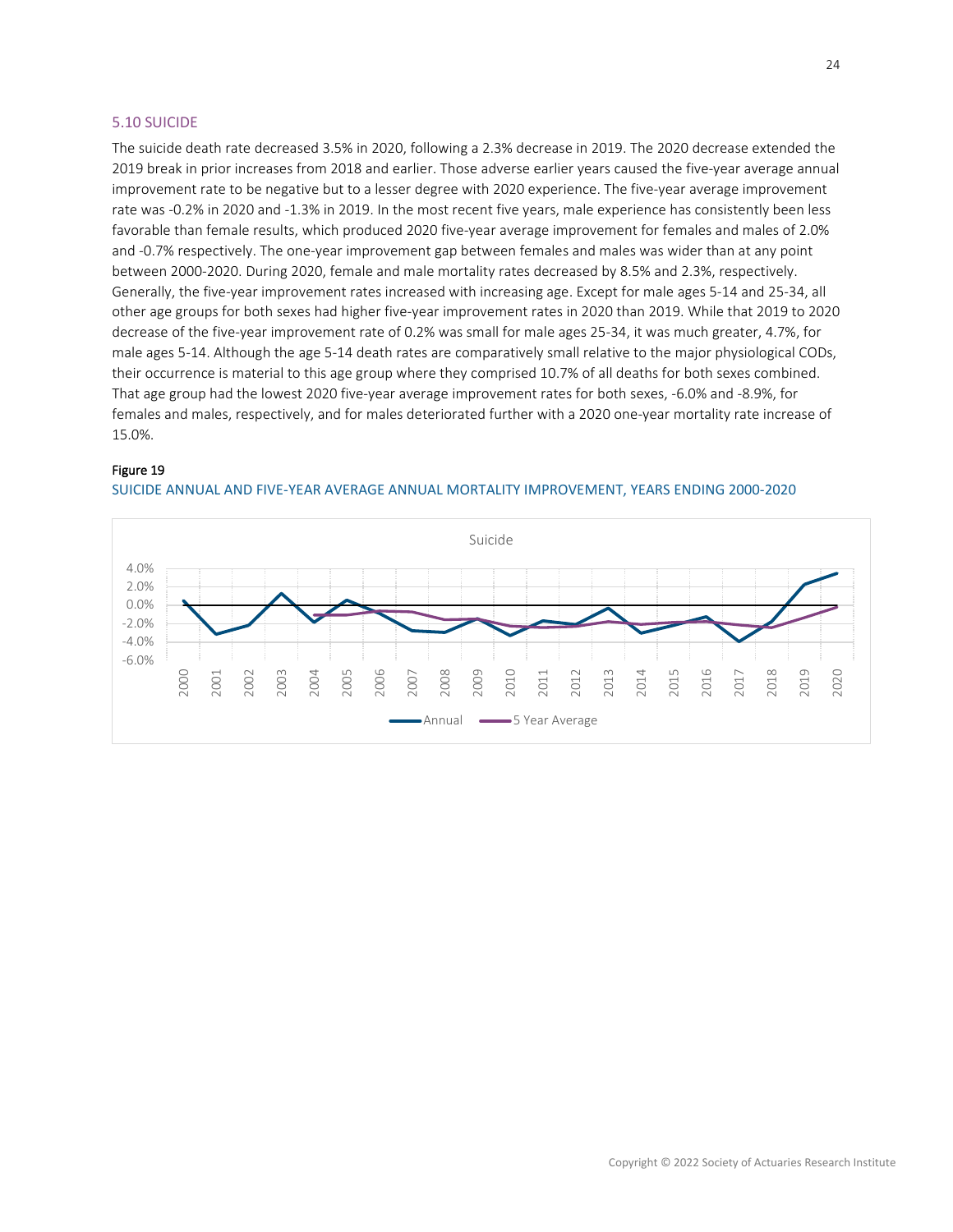

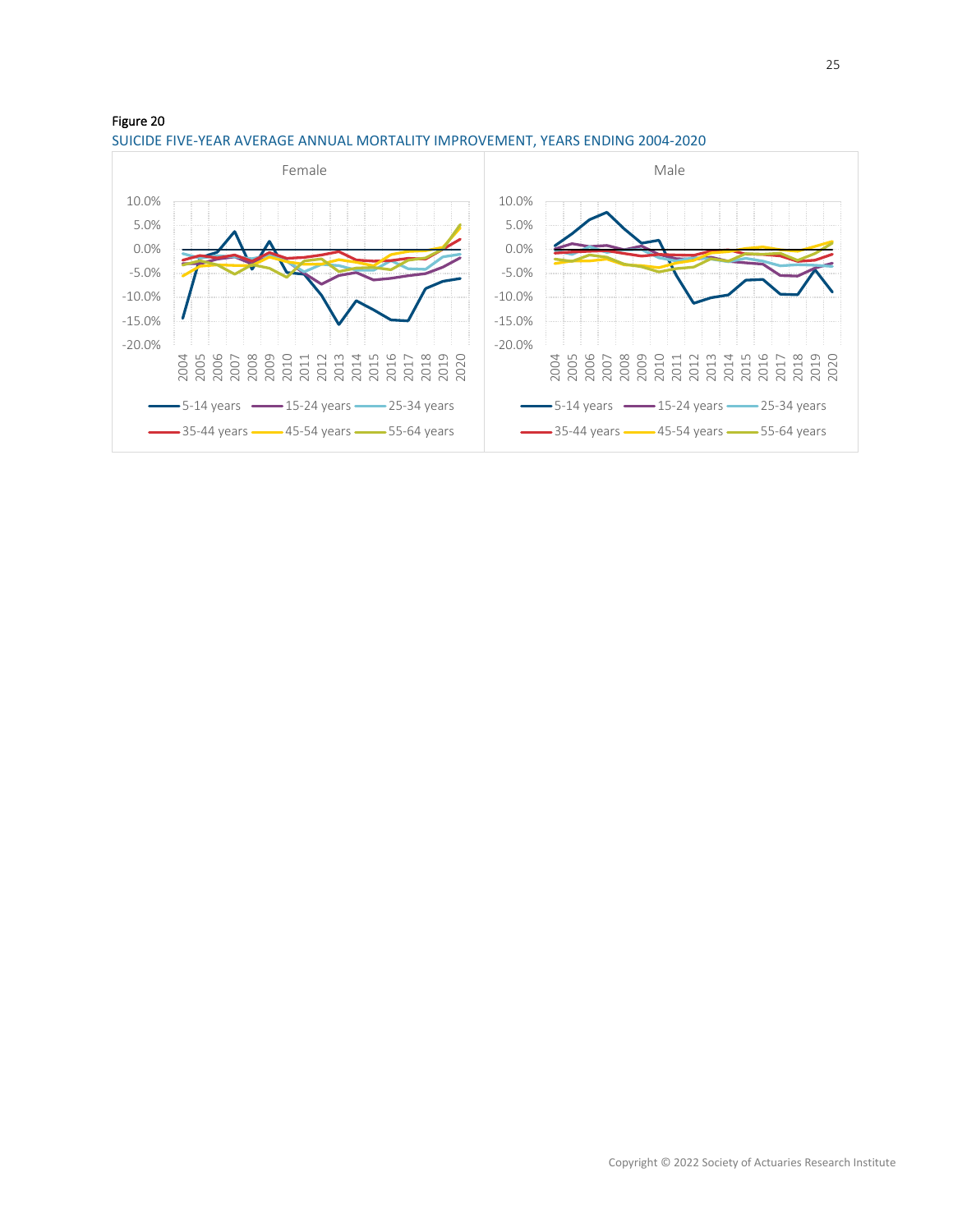# <span id="page-25-0"></span>Section 6: Socioeconomic Quintile County Groups

Mortality was analyzed over the entire U.S. population (All Counties) and compared to mortality in the socioeconomic quintile county groups. These quintile county groups were developed based on socioeconomic factors, as described in section 7. The map below shows the counties. Generally, quintile groups 1 and 2 are geographically large, but widely dispersed, rural areas. Quintile groups 4 and 5 are mostly, but not exclusively, geographically small metropolitan areas. For example, in addition to major metropolitan areas, quintile 4 regions can be seen in less populated New England areas, the oil patch of North Dakota, and the eastern front of the Sierras in California. Quintile group 3 does not show a distinct urban or rural pattern, but is more geographically prevalent west of the Mississippi River than east of it.

#### Figure 21



U.S. COUNTIES BY SOCIOECONOMIC QUINTILE GROUP

Generally, with few exceptions, mortality rates by county grouping follow a rank-order of the lowest mortality for quintile group 5 and highest mortality for quintile group 1. There is a corresponding rank-order pattern for mortality improvement, which is generally highest for quintile group 5 and lowest for quintile group 1. However, the rank-order of the quintile groups' mortality improvement is more fluid than their corresponding level of mortality and is the focus of discussion in this section. Whereas quintile groups 1 and 5 most often had the lowest and highest improvement rates, respectively, quintiles 2-4 were more prone to switch rank order with one another across years. Examining five-year average annual mortality improvement of the county income groups over time gives insight on the counties' evolving mortality experience relative to one another.

The graphs below show five-year average annual mortality improvement by county groups for All Causes of Death, which is representative of the general county relationships and five CODs that are exceptions to that. Unless otherwise noted as one-year improvement, all the following references to mortality improvement in this section imply a five-year annual average ending in the year noted. Note that, because the range of mortality improvement is wide across CODs, the scales are different in each of the six graphs.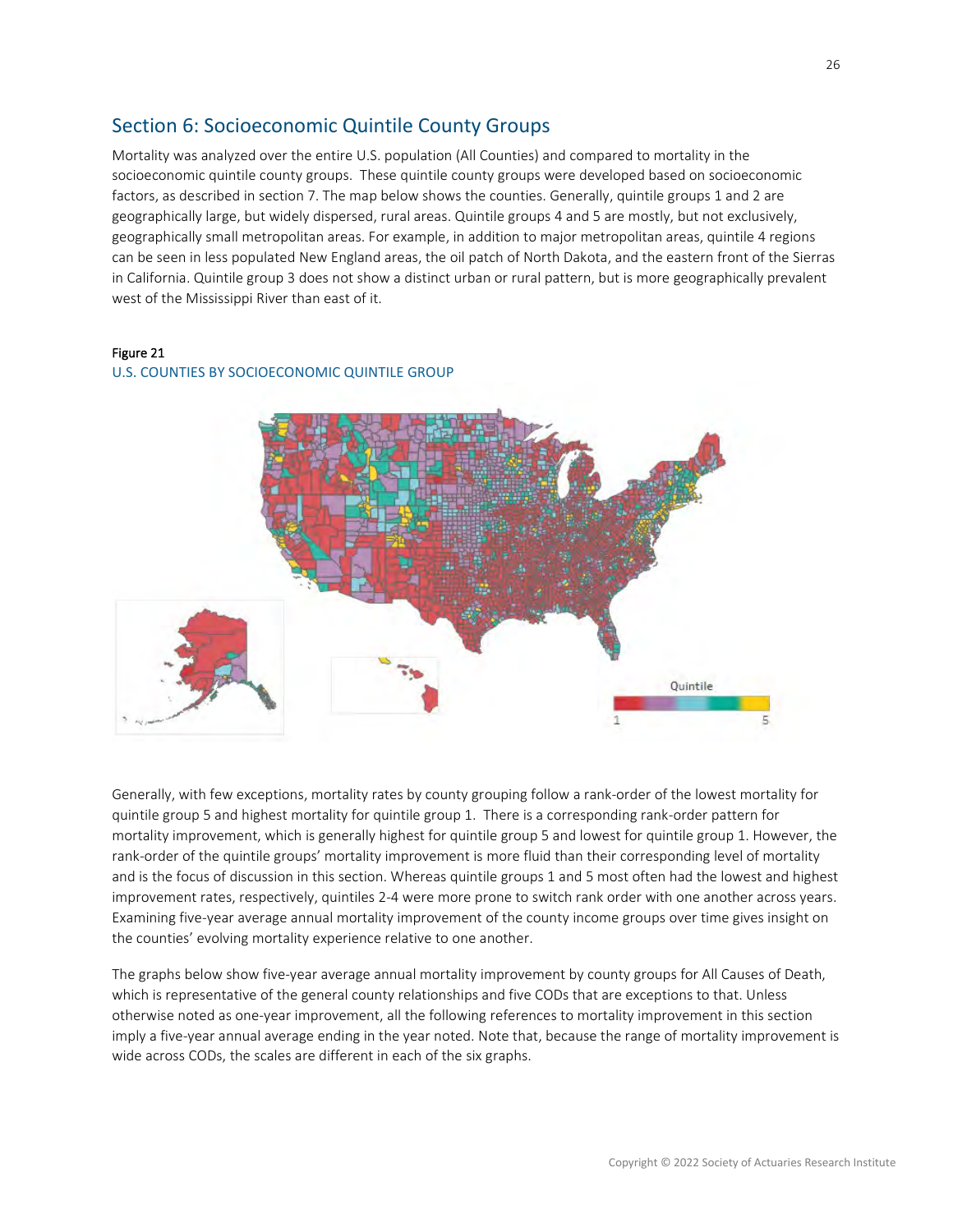The All Causes show a similar pattern across time for each county group with rank-order generally preserved for the five quintile groups but, as mortality improvement slowed, the differences in the improvement rates between the quintile groups compressed. Recent years' compression between quintile groups 1 and 5 indicated that the speed of a continued widening mortality rate gap slowed down was interrupted in 2020. The improvement rate gap between quintiles 1 and 5 widened from 0.4% in 2019 improvement to 1.0% in 2020. That degree of separation was last seen in 2007.

The difference between the highest and lowest death rates across quintiles widened from 2019 to 2020. Table 4 below shows recent death rate experience for All Causes and COVID that helps to explain the sources of how the quintile gap widened. When expressed as a percentage index of quintile to all counties mortality, the quintile 1 2020 COVID and All Causes Excl COVID indices, 128.7% and 121.8%, respectively, both exceeded their 2019 All Causes 120.3% index. This implies that both COVID and all other CODs combined were more adverse on a relative basis for quintile 1 than its 2019 experience. Quintile 5 was also affected more adversely by COVID than its 2019 All Causes index, but all other CODs were better than the 2019 index with a combined effect of a lower index 82.2% in 2020 for All Causes than 83.2% in 2019. The COVID index for the other quintiles was lower than their 2019 index baseline, while their 2020 index for all other CODs was close to their 2019 index. The blend of COVID and all causes excluding COVID experience resulted in reductions for the 2020 All Causes indices for quintiles 2 and 4 of .06% and .04%, respectively, and a slight increase, 0.1%, for quintile 3.

## Table 4

#### U.S. POPULATION SIS QUINTILES ALL CAUSES AND COVID DEATH RATES RELATIVE TO ALL COUNTIES IN 2019-2020

|                        | Death Rate per 100,000 |        |              |                                        | Percentage of Quintile Death Rate to All<br><b>Counties</b> |        |              |                                        |
|------------------------|------------------------|--------|--------------|----------------------------------------|-------------------------------------------------------------|--------|--------------|----------------------------------------|
|                        | <b>All Causes</b>      |        | <b>COVID</b> | <b>All Causes</b><br><b>Excl COVID</b> | <b>All Causes</b>                                           |        | <b>COVID</b> | <b>All Causes</b><br><b>Excl COVID</b> |
| <b>SIS</b><br>Quintile | 2019                   | 2020   | 2020         | 2020                                   | 2019                                                        | 2020   | 2020         | 2020                                   |
| $\mathbf{1}$           | 922.7                  | 1097.2 | 117.5        | 979.7                                  | 120.3%                                                      | 122.5% | 128.7%       | 121.8%                                 |
| $\overline{2}$         | 808.5                  | 937.9  | 88.2         | 849.7                                  | 105.4%                                                      | 104.8% | 96.6%        | 105.7%                                 |
| 3                      | 771.9                  | 902.8  | 89.6         | 813.2                                  | 100.7%                                                      | 100.8% | 98.1%        | 101.1%                                 |
| 4                      | 703.7                  | 818.3  | 83.1         | 735.2                                  | 91.8%                                                       | 91.4%  | 91.0%        | 91.4%                                  |
| 5                      | 638.4                  | 736.1  | 79.1         | 656.9                                  | 83.2%                                                       | 82.2%  | 86.7%        | 81.7%                                  |
| All<br>Counties        | 766.9                  | 895.4  | 91.3         | 804.1                                  | 100.0%                                                      | 100.0% | 100.0%       | 100.0%                                 |

There are five CODs that showed notable exceptions to the All Causes patterns.

- 1. Suicide showed substantial switching of rank-order over the full range of years studied and a widening of improvement rates between the quintile groups. Relative to All CODs, the rank-order is notable in that quintile group 1 was, in most years, not the lowest and, in some years, had the highest improvement rates. Conversely, quintile 5 sank to the lowest improvement rate in 2010-2011 and then ascended to the highest rank from 2015-2020. In 2020, only quintile 1 had one-year disimprovement, which caused a widening of the five-year improvement rates across the county quintiles.
- 2. Accidents excluding Opioids, like suicide, showed notable rank-order switching with a widening of improvement rates across ranks from the earliest to most recent years studied. Through the full period, quintiles 1 and 5 each held the highest and lowest improvement rates. Progress that had been made in reversing declining improvement for quintile1 ended in 2020 as its improvement rate in that year declined along with quintiles 2-4, while quintile 5 held mostly steady. That extended the abnormal pattern of quintile 1 being ranked third from 2019 to 2020.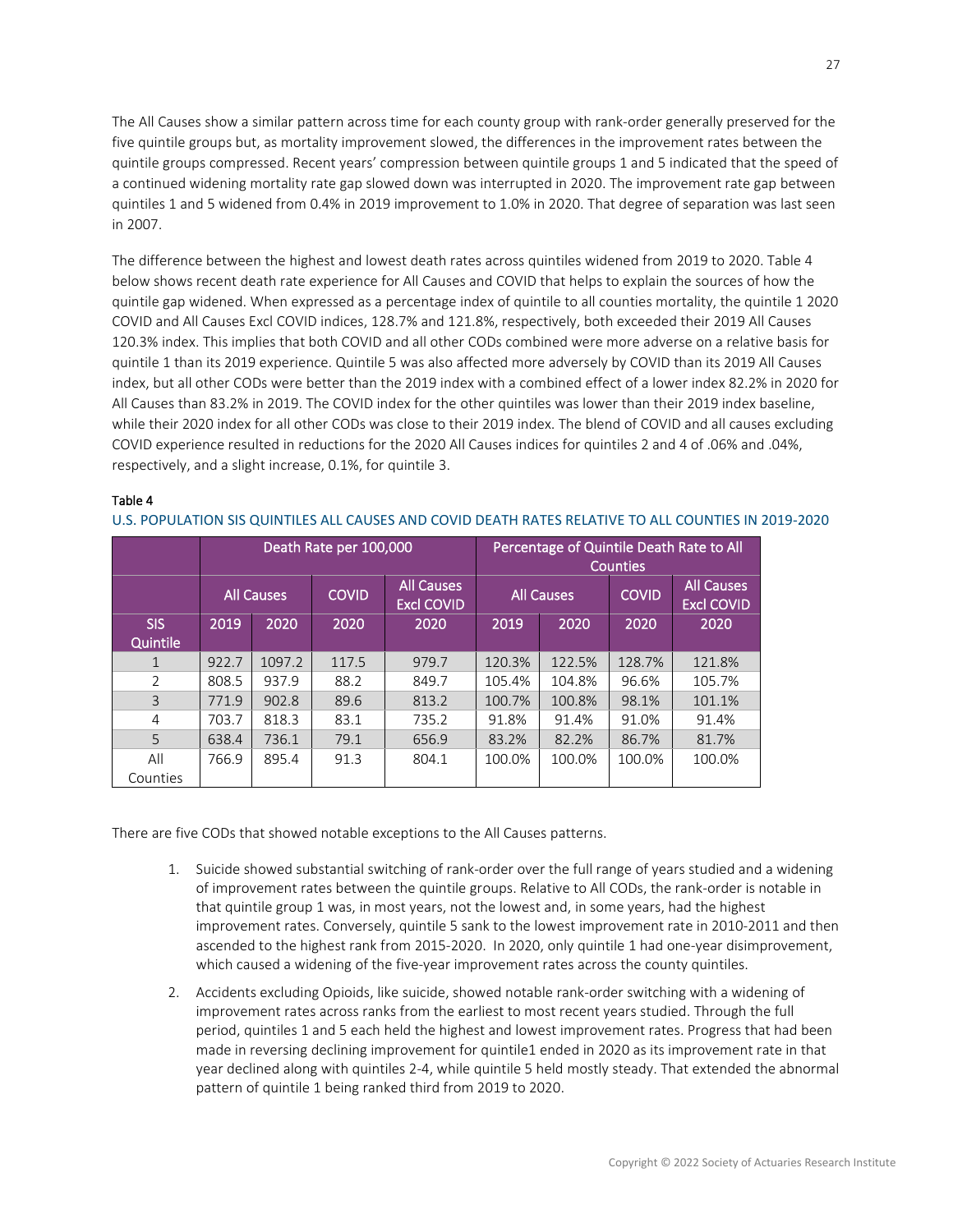- 3. Opioids' improvement rates showed a wide gap between the highest and lowest quintile groups in 2004 that reached its narrowest gap in the year ending 2013 and then widened again, but by less than the starting point, by the year ending 2020. Quintile groups' rank-order across time was notable. Like accidents excluding opioids, quintiles 1 and 5 each held the highest and lowest improvement rates at different points during the period. All quintiles saw 2020 improvement rates decrease to varying degrees. That resulted in moderate rank order switching where quintiles 1 and 2 decreased one rank and quintiles 4 and 5 increased one, while quintile 3 remained the lowest improvement rate. Quintile 3 has had the highest death rate for opioids since 2012.
- 4. Heart shows a distinctive result in recent years for quintile 1. It had the lowest improvement rate for all years through 2017. In 2018 and 2019, its improvement rate increased relative to other quintiles, moving it up to rank 3 in 2019 where there was a tight cluster of quintiles 1, 3 and 4. But that reversed in 2020 when quintile 1 moved back to rank five. During 2020, one-year heart mortality improvement nearly fit the ranking norm by quintile with quintiles 1-5 ranking 5, 3, 4, 2 and 1, respectively (rank 5 lowest and rank 1 highest improvement rate). During 2020, quintiles 1 and 5 had one-year improvement rates of -6.4% and -2.3%, respectively.
- 5. Stroke had an unusual quintile pattern where a relatively narrow range in 2004 between the improvement rates widened to a maximum in 2009, then narrowed to a minimum in 2013 and widened again in ensuing years. The gap of 1.5% in 2019 narrowed to 1.0% in 2020. While the death rates in both of those years followed the usual ranking of highest to lowest for quintiles 1 and 5, respectively, the improvement rates did not follow their expected rank-order. Although quintile 1 had a greater improvement rate decrease than the other quintiles, it maintained its number one rank, while quintile 5 near the bottom ranked number four in a cluster with quintiles 2, 3 and 4.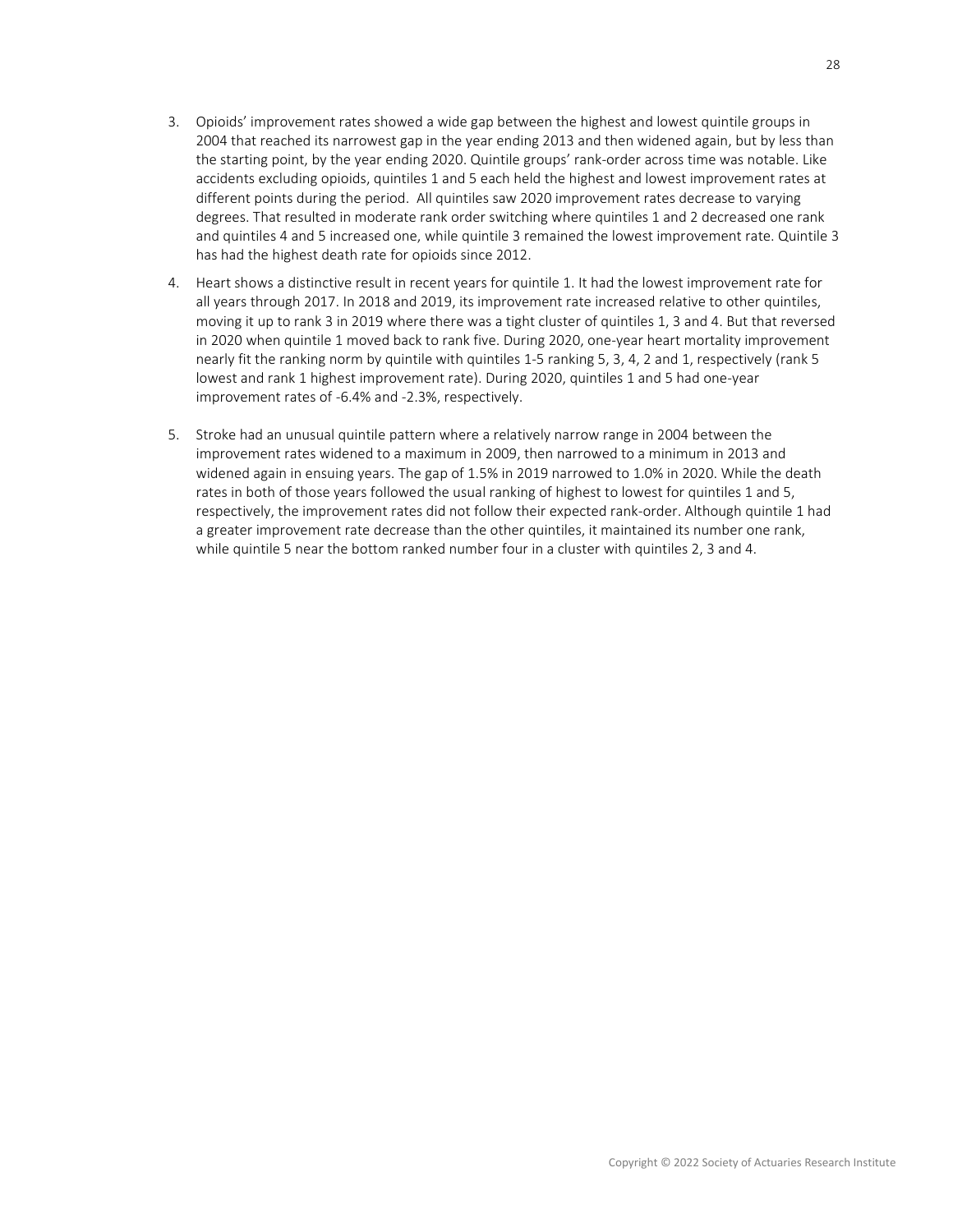



# FIVE-YEAR AVERAGE ANNUAL MORTALITY IMPROVEMENT BY COUNTY QUINTILE GROUPS YEARS ENDING 2004-2020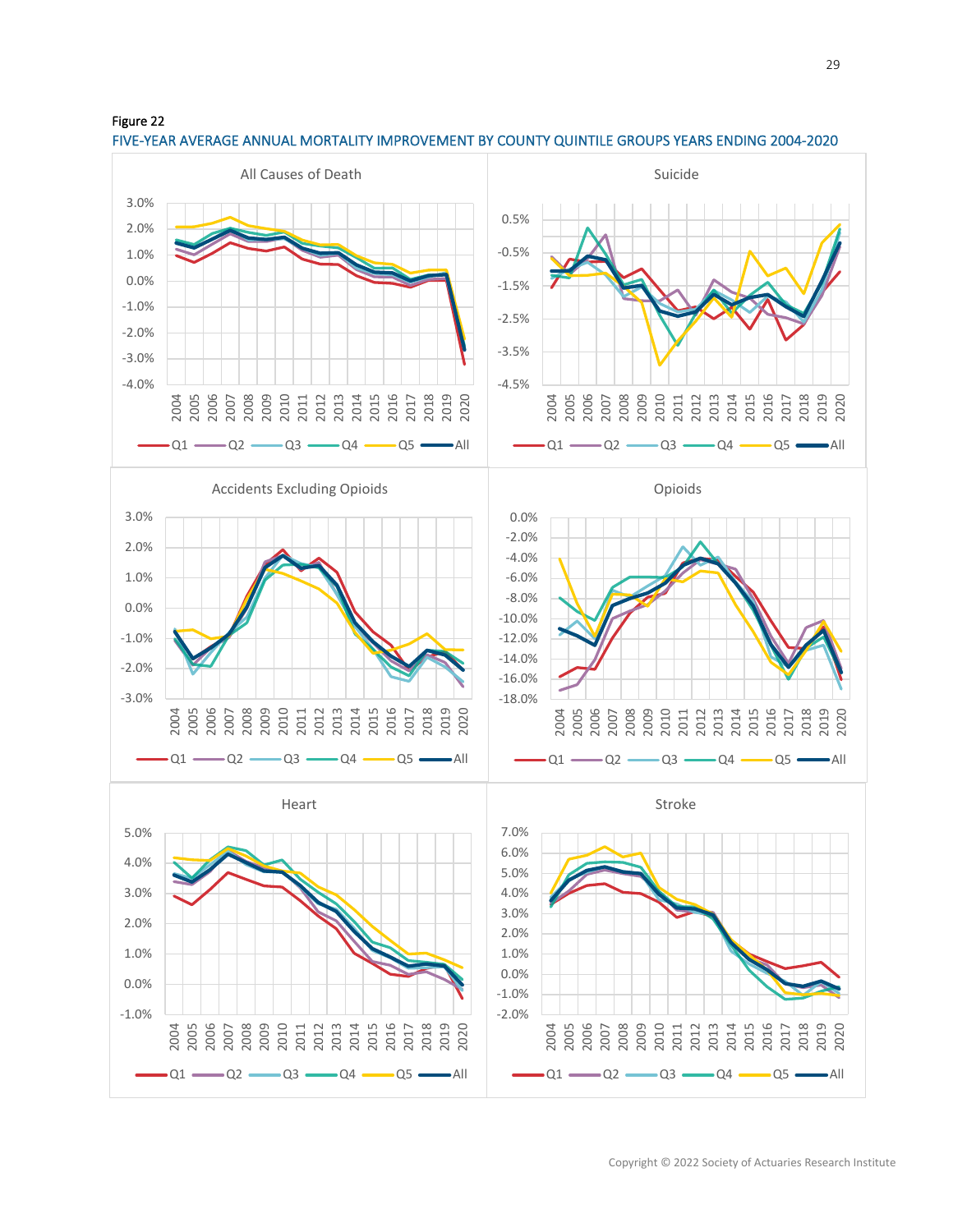# <span id="page-29-0"></span>Section 7: Methodology

The source of the mortality rates found in this report was the Centers for Disease Control and Prevention's (CDC) Wide-ranging Online Data for Epidemiologic Research (WONDER) database, released in December 2021<sup>11</sup>.

To analyze mortality by socioeconomic status, a Socioeconomic Index Score<sup>[12](#page-29-2)</sup> was computed for each county. The counties were then grouped into quintiles with each quintile holding 20% of the total U.S. population. Counties in each of the quintile county groups were entered into WONDER and mortality rates for the group were retrieved. Quintile group 1 contains the counties with the lowest Socioeconomic Index Score, or the lowest socioeconomic status, and quintile group 5 contains the counties with the highest Socioeconomic Index Score, or the highest socioeconomic status. The county groups were held constant over the 1999-2020 period and based on total U.S. data from 2008-2012. Any reference to "All Counties" refers to the entire U.S. population or all U.S. counties.

The mortality rates from WONDER are based on annual death data and, generally, mid-year populations. For any mortality rate calculation, deaths for age x are equal to calendar year deaths between ages x and x+1 and the populations are estimates from the U.S. Census Bureau. See the CDC WONDER 'Dataset Documentation' for more information $13$ .

Age group mortality rates in this report are derived using calendar-year deaths and population from WONDER with rates per 100,000 rounded to six decimal places. All subsequent calculations for mortality improvement and ageadjusted mortality rates use these rounded rates.

Mortality improvement rates in this report are geometric average annual rates of improvement. They are derived as follows for age x over an n year period ending in calendar year CY.

$$
1 - \left(\frac{q_x^{CY}}{q_x^{CY-n}}\right)^{\left(\frac{1}{n}\right)}
$$

All mortality rates shown in this report, other than those shown for ten-year age groups, are age-adjusted rates based on the CDC's non-standard population option of 2010. The non-standard population in 2010 was chosen here as opposed to the 2000 standard population, used in age-adjusted rates published by the CDC, because 2010 was more central to the mid-point of the years of data, 1999-2020, covered in this report. To achieve consistent comparisons across sex, all age-adjusted rates were determined using the 2010 combined female and male age group distribution. Age-adjusted mortality rates and improvement in this report are based on age only with no demographic adjustments for mixes of sex or race.

<span id="page-29-1"></span><sup>11</sup>Centers for Disease Control and Prevention, National Center for Health Statistics. Underlying Cause of Death 1999-2019 on CDC WONDER Online Database, released in 2020. Data are from the Multiple Cause of Death Files, 1999-2019, as compiled from data provided by the 57 vital statistics jurisdictions through the Vital Statistics Cooperative Program. Accessed at <http://wonder.cdc.gov/ucd-icd10.html> on various dates December 2020.

<span id="page-29-2"></span><sup>&</sup>lt;sup>12</sup>Society of Actuaries. Mortality by Socioeconomic Category in the United States. [https://www.soa.org/resources/research](https://www.soa.org/resources/research-reports/2020/us-mort-rate-socioeconomic/)[reports/2020/us-mort-rate-socioeconomic/.](https://www.soa.org/resources/research-reports/2020/us-mort-rate-socioeconomic/) November 2020.

<span id="page-29-3"></span><sup>13</sup> Source[: https://wonder.cdc.gov/wonder/help/ucd.html#](https://wonder.cdc.gov/wonder/help/ucd.html)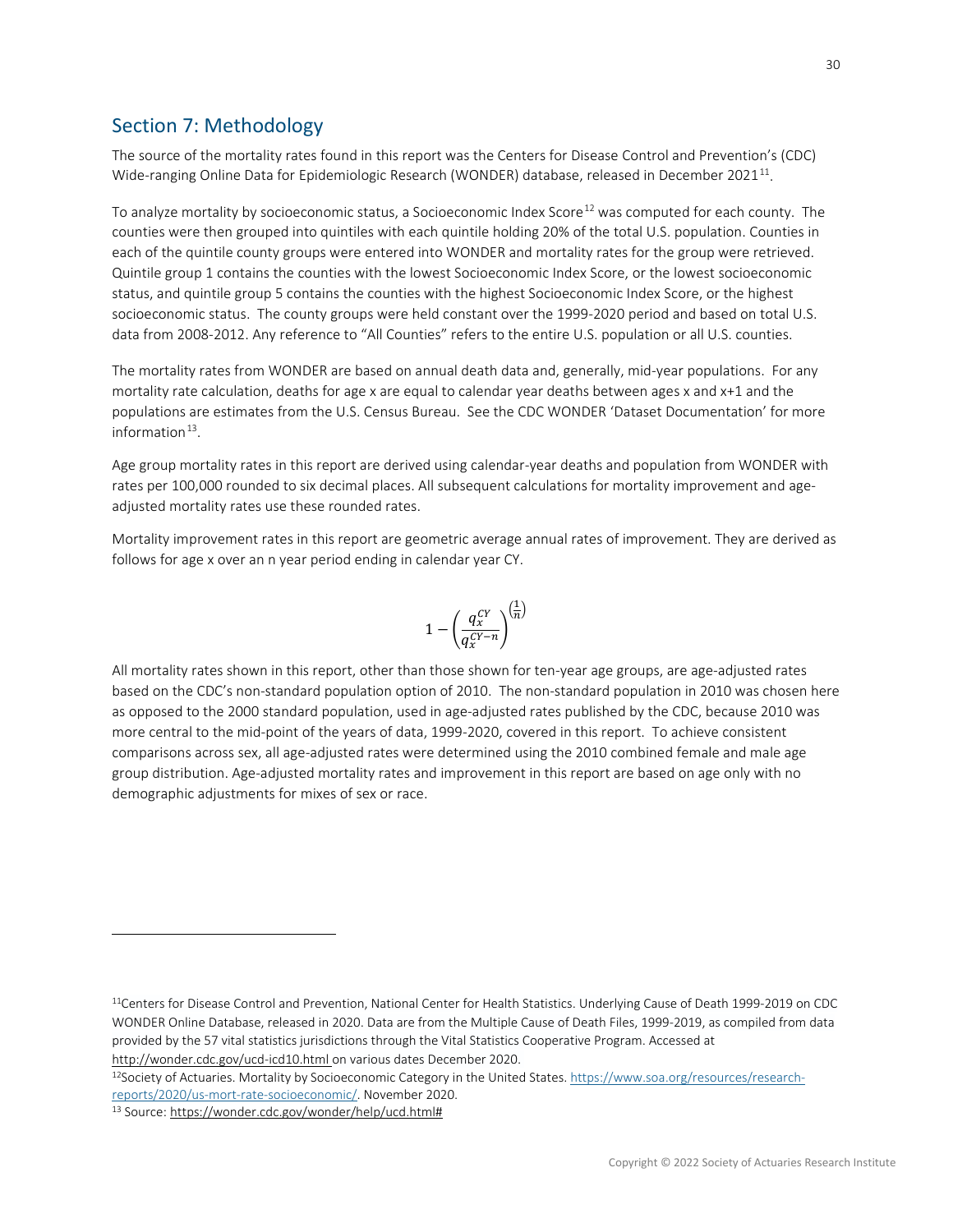Age-adjusted rates in this report are calculated as follows using 2010 as the base year and rounded to six decimal places.

$$
\sum_{n=1}^{11} Pct_{Age_n} * q_{Age_n}
$$

Where:

 $Age_n$  = Age group *n* (11 age groups)

 $Pct_{Age_n}$  = % of age group *n* 2010 Population

 $q_{A}_{\text{a}e_{n}}$  = Calendar year crude  $q_{x}$  for age group *n* 

Attributions of mortality improvement by ages and CODs shown in section 2 are determined as follows:

### **Age Group Attribution**

Age group n attribution to all ages improvement is:

$$
\frac{Pct_{Age_1} * q_{Age_1}}{\sum_{n=1}^{11} Pct_{Age_n} * q_{Age_n}} * Improvement_{Age_1}
$$

Where:

 $Age_n$  = Age group *n* (11 age groups)

 $Pct_{Age_n}$  = % of age group *n* 2010 Population

 $q_{Age_n}$  = 2019 Crude  $q_x$  for age group *n* 

 $Improvement_{Age_n}$  = Age group *n* 2020 mortality improvement rate

 $q_{Age_n}$ and Improvement<sub>Agen</sub> are based on crude rates per 100,000 lives rounded to one decimal place, which is consistent with age-adjustment calculation methodology<sup>[14](#page-30-0)</sup>.

# **COD Attribution**

COD is simpler because COD mortality improvement is already expressed on an age-adjusted basis. Unrounded values are used.

*CODn* , attribution to all causes mortality improvement is:

$$
\frac{q^{COD_n}}{q^{COD_{All}}} * Improvement_{COD_n}
$$

<span id="page-30-0"></span><sup>14</sup> Source[: https://wonder.cdc.gov/wonder/help/ucd.html#](https://wonder.cdc.gov/wonder/help/ucd.html)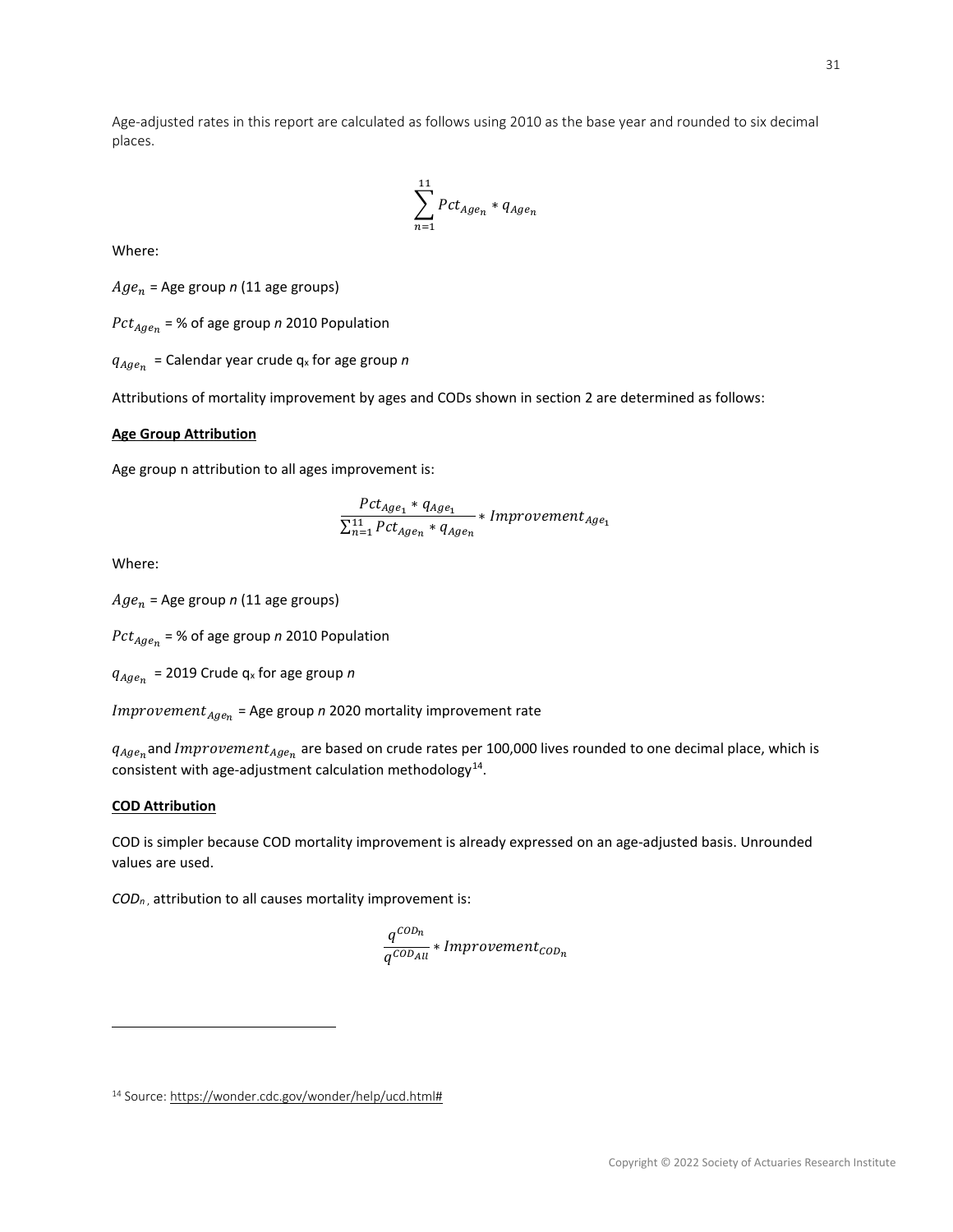## Where:

# $q^{COD_n}$  = 2019 COD<sub>n</sub> age-adjusted mortality rate

# $q^{COD_{All}}$  = 2019 age-adjusted mortality rate for all causes of mortality

# $Improvement_{COD_n}$  = COD<sub>n</sub> 2020 mortality improvement rate

To meet the CDC's privacy data use requirements, calculated annual improvement values are not shown for age groups where the number of deaths for that age group was less than ten in any one year.

The NCHS's rankable causes of death are a subset of its "113 Selected Causes of Death." The selected 13 causes of death covered in the report are, with four exceptions, the top five rankable causes of death in 2020 for each of the ten-year age and sex groups available in WONDER. Because of limited interest, two of the top five rankable CODs for ages less than 1 were excluded<sup>[15](#page-31-0)</sup>, while flu & pneumonia and hypertension, which were not in the top rankable causes, were included due to interest in those CODs. Below is a table of the 13 selected causes of death covered in this report and their International Classification of Diseases, Tenth Revision<sup>16</sup> (ICD-10) 113 Code and Cause List as they appear in WONDER.

| <b>Report Cause of Death</b>       | ICD-10 113<br>Code | ICD-10 113 Cause List (with ICD-10 codes)                            |  |  |
|------------------------------------|--------------------|----------------------------------------------------------------------|--|--|
| Physiological:                     |                    |                                                                      |  |  |
| Alzheimer's/Dementia <sup>17</sup> | GR113-052          | #Alzheimer's disease (G30)                                           |  |  |
| Cancer                             | GR113-019          | #Malignant neoplasms (C00-C97)                                       |  |  |
| <b>COVID</b>                       | GR113-137          | COVID-19 (U07.1)                                                     |  |  |
| <b>Diabetes</b>                    | GR113-046          | #Diabetes mellitus (E10-E14)                                         |  |  |
| Flu/Pneumonia                      | GR113-076          | #Influenza and pneumonia (J09-J18)                                   |  |  |
| Heart                              | GR113-054          | #Diseases of heart (I00-I09, 111, 113, 120-151)                      |  |  |
| Hypertension                       | GR113-069          | #Essential hypertension and hypertensive renal disease (110,112,115) |  |  |
| Liver                              | GR113-093          | #Chronic liver disease and cirrhosis (K70, K73-K74)                  |  |  |
| Pulmonary                          | GR113-082          | #Chronic lower respiratory diseases (J40-J47)                        |  |  |
| Stroke                             | GR113-070          | #Cerebrovascular diseases (I60-I69)                                  |  |  |
| External:                          |                    |                                                                      |  |  |
| Accidents                          | GR113-112          | #Accidents (unintentional injuries) (V01-X59, Y85-Y86)               |  |  |
| Assault                            | GR113-127          | #Assault (homicide) (*U01-*U02,X85-Y09,Y87.1)                        |  |  |
| Suicide                            | GR113-124          | #Intentional self-harm (suicide) (*U03,X60-X84,Y87.0)                |  |  |

For opioid deaths by opioid type, the method to identify drug overdose deaths involving opioids was taken from the Increases in Drug Overdose Deaths in the United States, 1999–20[18](#page-31-3)<sup>18</sup>. These deaths were identified by the ICD-10 underlying cause-of-death codes X40–44 (unintentional), X60–64 (suicide), X85 (homicide), or Y10–Y14 (undetermined intent) in combination with any one of the following multiple cause-of-death codes: T40.0 (opium);

<span id="page-31-0"></span><sup>&</sup>lt;sup>15</sup> GR113-108 - Certain conditions originating in the perinatal period (P00-P96) and GR113-109 - Congenital malformations, deformations and chromosomal abnormalities (Q00-Q99)<br><sup>16</sup> World Health Organization https://icd.who.int/browse10/2016/en

<span id="page-31-1"></span>

<span id="page-31-2"></span><sup>&</sup>lt;sup>17</sup> Dementia is not one of the NCHS's rankable causes of death but has been included with the review of Alzheimer's. The ICD-10 codes for Dementia are (F01, F03)<br><sup>18</sup> Hedegaard H, Miniño AM, Warner M. Drug overdose deaths in the United States, 1999–2018. NCHS Data Brief, no 356.

<span id="page-31-3"></span>Hyattsville, MD: National Center for Health Statistics. 2020.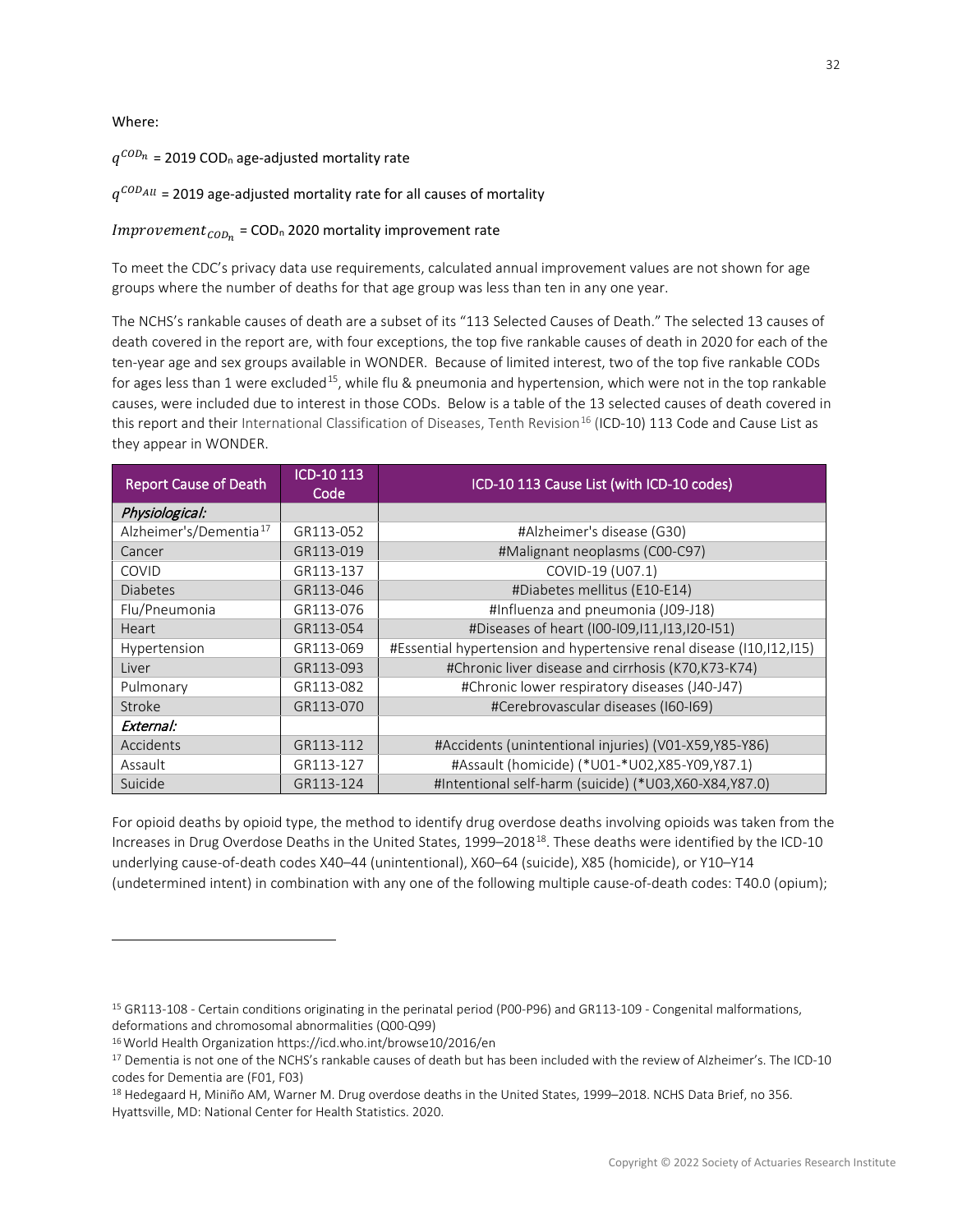heroin (T40.1); natural/semisynthetic opioids (T40.2); methadone (T40.3); synthetic opioids other than methadone (T40.4); or other and unspecified narcotics (T40.6).

Appendices with the following data and information can be found in an accompanying Excel file.

- A. Age-Adjusted Death Rates used to produce graphs, tables, and observations in this report.
- B. Age Group Rates used to produce tables and observations in this report.
- C. Age-Adjusted Rates by Opioid Type used to produce tables and observations in this report.
- D. Links to sample CDC WONDER queries<sup>[19](#page-32-0)</sup> used to pull values for the 'All' and 'Opioid' CODs analyses.
- E. Listings of the counties in each of the five socioeconomic county groups.

<span id="page-32-0"></span><sup>&</sup>lt;sup>19</sup> The SOA is not responsible if these links do not continue to work and will not update them if they break.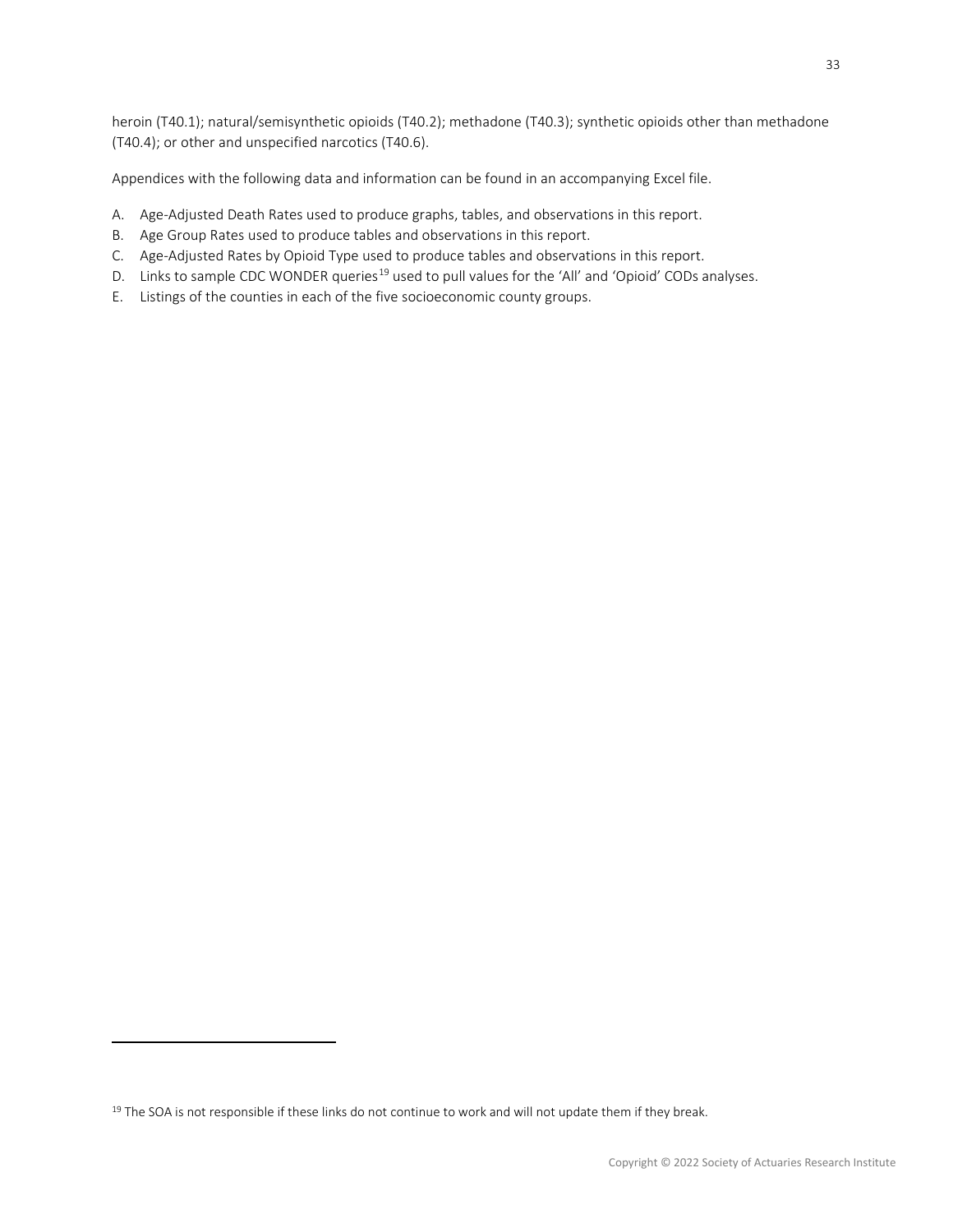# <span id="page-33-0"></span>Section 8: Reliances and Limitations

Data to calculate mortality rates in this report were drawn from the Centers for Disease Control and Prevention (CDC) Wide-ranging Online Data for Epidemiologic Research (WONDER) database. There are limited instances where the mortality rates, associated mortality improvement, or comparative results between the quintile county groups and All Counties are not shown. This is because death counts of less than ten for sub-national data are suppressed by WONDER.

Data provided through WONDER is subject to restricted use for health statistical reporting and analysis. This research confines itself to those parameters. While the data may be useful for application in specific purposes, no assessment has been made concerning the applicability of this experience to other such purposes.

Opioid deaths overlap with the accident, assault, and suicide deaths analyzed in this report. The opioid deaths have a meaningful impact on the accident results and, therefore, have been removed from accident deaths in a separate COD analysis shown as Accident no Opioids. The impact of opioid deaths in the assault and suicide analyses was deemed to be immaterial and, therefore, not included in this report.

This report does not attempt to comment on changes or improvements in the process to record cause of death codes over the report horizon and their potential impact on observations noted in this report. For example, possible limitations regarding the accuracy or completeness of the assignment of COD could affect the determination of the accidents no opioids COD in this report. Some of the deaths associated with the increases in 2016-2020 that were not identified as opioid-related to determine the accidents no opioid deaths could, in fact, be opioid-related. Insights regarding the mortality reporting process with a focus on COVID were provided by Robert Anderson, Chief of Mortality Statistics at NCHS in a recent podcast<sup>[20](#page-33-1)</sup>. The CDC provided guidance to certifiers on COVID mortality reporting in 2020<sup>[21](#page-33-2)</sup> as an update to the general concepts published in 2003<sup>22</sup>. Potential changes in recording processes should be considered if utilizing the information provided in this report.

<span id="page-33-1"></span><sup>20</sup> [Death Certificate Data & COVID-19: Interview with Robert Anderson, Part One \(cdc.gov\)](https://www.cdc.gov/nchs/pressroom/podcasts/2021/20210312/20210312.htm)

<span id="page-33-3"></span><span id="page-33-2"></span><sup>21</sup> <https://www.cdc.gov/nchs/data/nvss/vsrg/vsrg03-508.pdf>22 https://www.cdc.gov/nchs/data/misc/hb\_cod.pdf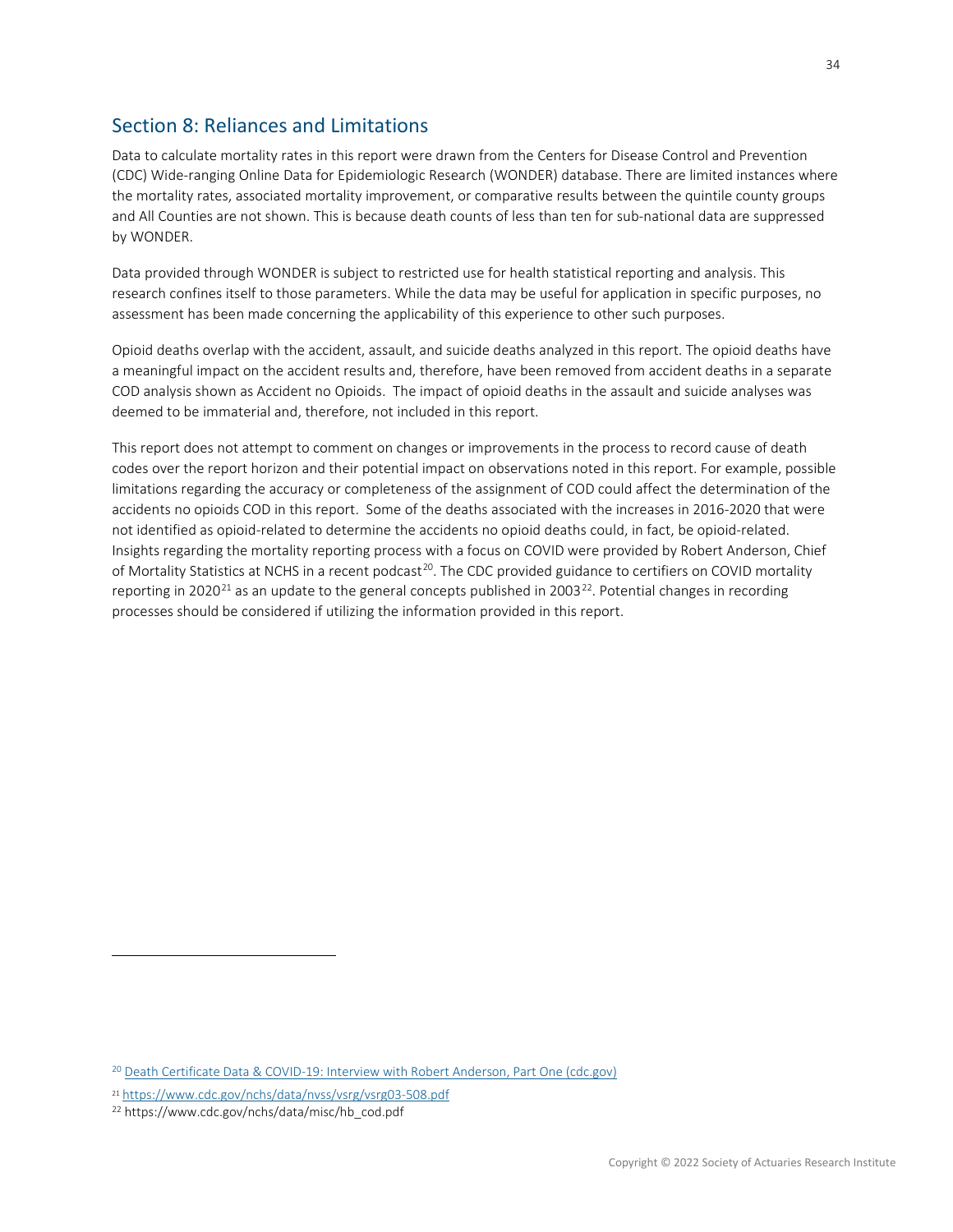# <span id="page-34-0"></span>Section 9: Acknowledgments

The researchers' deepest gratitude goes to the oversight group and others for their diligent work overseeing the report design, compiling the data for analysis, and reviewing and editing this report for accuracy and relevance.

Ed Hui, FSA, MAAA, CFA

Derek Kueker, FSA

Timothy D. Morant, FSA, MAAA

At the Society of Actuaries

Korrel Crawford, Senior Research Administrator

R. Dale Hall, FSA, MAAA, CERA, Managing Director of Research

Pete Miller, ASA, MAAA, Experience Studies Actuary

Erika Schulty, Research Administrator



**Sive us your feedback!**<br>A Take a short survey on this report.

**Click Here**